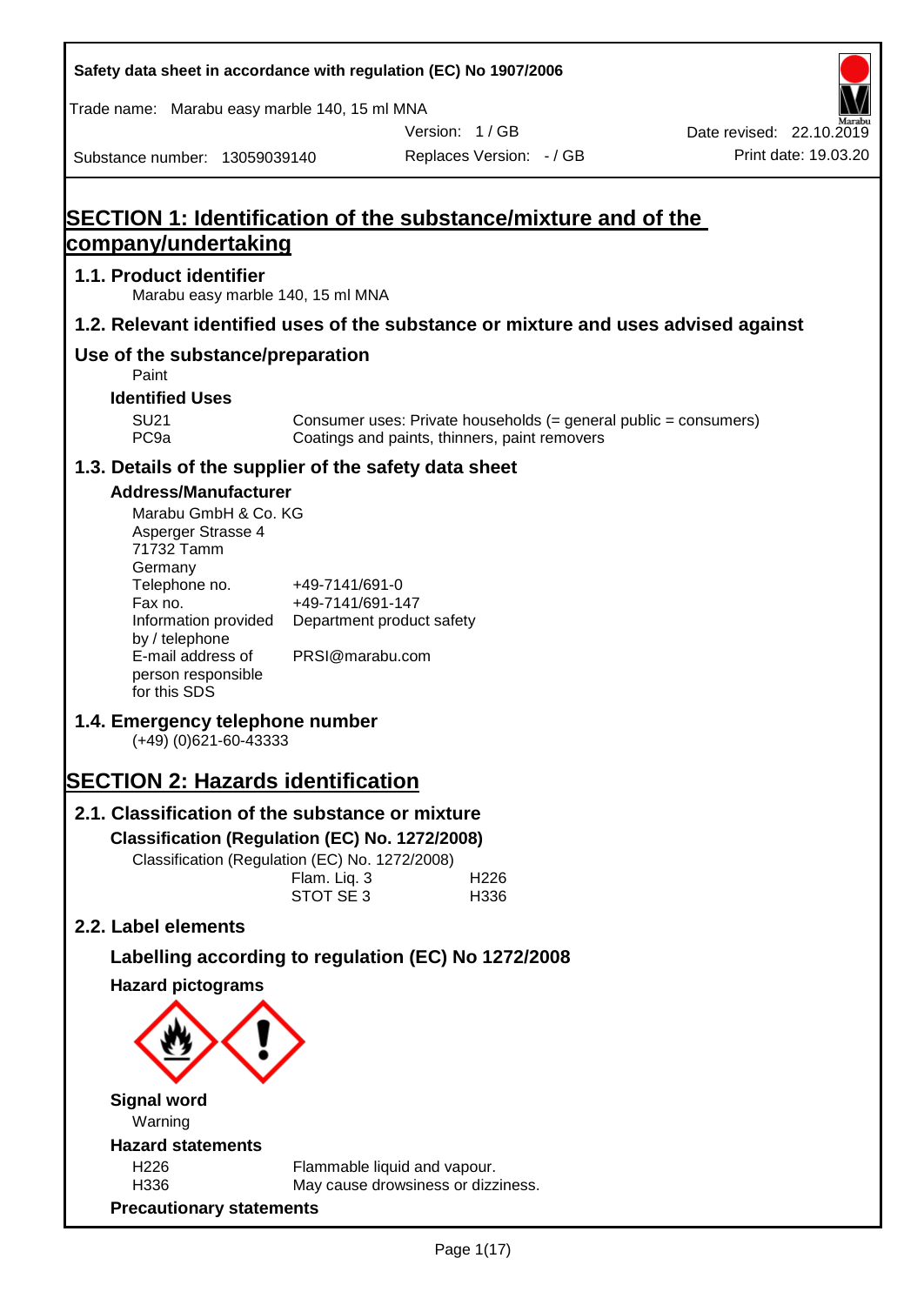| Safety data sheet in accordance with regulation (EC) No 1907/2006               |                                                       |               |                          |    |      |                                                                           |
|---------------------------------------------------------------------------------|-------------------------------------------------------|---------------|--------------------------|----|------|---------------------------------------------------------------------------|
| Trade name: Marabu easy marble 140, 15 ml MNA                                   |                                                       |               |                          |    |      |                                                                           |
|                                                                                 |                                                       | Version: 1/GB |                          |    |      | Date revised: 22.10.2019                                                  |
| Substance number: 13059039140                                                   |                                                       |               | Replaces Version: - / GB |    |      | Print date: 19.03.20                                                      |
| P <sub>101</sub>                                                                |                                                       |               |                          |    |      | If medical advice is needed, have product container or label at hand.     |
| P <sub>102</sub><br>P210                                                        | Keep out of reach of children.                        |               |                          |    |      |                                                                           |
|                                                                                 | sources. No smoking.                                  |               |                          |    |      | Keep away from heat, hot surfaces, sparks, open flames and other ignition |
| P <sub>271</sub>                                                                | Use only outdoors or in a well-ventilated area.       |               |                          |    |      |                                                                           |
| P405                                                                            | Store locked up.                                      |               |                          |    |      |                                                                           |
| P501.9                                                                          | Dispose of contents / container as problematic waste. |               |                          |    |      |                                                                           |
| Hazardous component(s) to be indicated on label (Regulation (EC) No. 1272/2008) |                                                       |               |                          |    |      |                                                                           |
| contains                                                                        | 2-Methoxy-1-methylethyl acetate; 1-Methoxy-2-propanol |               |                          |    |      | Hydrocarbons, C9-C11, n-alkanes, isoalkanes, cyclics, < 2% aromatics;     |
| 2.3. Other hazards                                                              |                                                       |               |                          |    |      |                                                                           |
| No special hazards have to be mentioned.                                        |                                                       |               |                          |    |      |                                                                           |
|                                                                                 |                                                       |               |                          |    |      |                                                                           |
| <b>SECTION 3: Composition/information on ingredients</b>                        |                                                       |               |                          |    |      |                                                                           |
| 3.2. Mixtures                                                                   |                                                       |               |                          |    |      |                                                                           |
| <b>Chemical characterization</b>                                                |                                                       |               |                          |    |      |                                                                           |
| Paint based on alkyd resins and on solvents                                     |                                                       |               |                          |    |      |                                                                           |
| <b>Hazardous ingredients</b>                                                    |                                                       |               |                          |    |      |                                                                           |
| 1-Methoxy-2-propanol                                                            |                                                       |               |                          |    |      |                                                                           |
| CAS No.                                                                         | 107-98-2                                              |               |                          |    |      |                                                                           |
| EINECS no.                                                                      | 203-539-1                                             |               |                          |    |      |                                                                           |
| Registration no.                                                                | 01-2119457435-35                                      |               |                          |    |      |                                                                           |
| Concentration                                                                   | $>=$                                                  | 25            | $\lt$                    | 50 | $\%$ |                                                                           |
| Classification (Regulation (EC) No. 1272/2008)                                  |                                                       |               |                          |    |      |                                                                           |
|                                                                                 | STOT SE 3                                             |               | H336                     |    |      |                                                                           |
|                                                                                 | Flam. Liq. 3                                          |               | H <sub>226</sub>         |    |      |                                                                           |
|                                                                                 |                                                       |               |                          |    |      |                                                                           |
| 2-Methoxy-1-methylethyl acetate<br>CAS No.                                      | 108-65-6                                              |               |                          |    |      |                                                                           |
| EINECS no.                                                                      | 203-603-9                                             |               |                          |    |      |                                                                           |
| Registration no.                                                                | 01-2119475791-29                                      |               |                          |    |      |                                                                           |
| Concentration                                                                   | $>=$                                                  | 10            | $\prec$                  | 20 | %    |                                                                           |
| Classification (Regulation (EC) No. 1272/2008)                                  |                                                       |               |                          |    |      |                                                                           |
|                                                                                 | Flam. Liq. 3                                          |               | H <sub>226</sub>         |    |      |                                                                           |
|                                                                                 | STOT SE 3                                             |               | H336                     |    |      |                                                                           |
|                                                                                 |                                                       |               |                          |    |      |                                                                           |
| Hydrocarbons, C9-C11, n-alkanes, isoalkanes, cyclics, < 2% aromatics<br>CAS No. |                                                       |               |                          |    |      |                                                                           |
| EINECS no.                                                                      | 64742-48-9<br>265-150-3                               |               |                          |    |      |                                                                           |
| Registration no.                                                                | 01-2119463258-33 (LIST NUMBER 919-857-5)              |               |                          |    |      |                                                                           |
| Concentration                                                                   | $>=$                                                  | 10            | $\overline{\phantom{0}}$ | 20 | %    |                                                                           |
|                                                                                 |                                                       |               |                          |    |      |                                                                           |
| Classification (Regulation (EC) No. 1272/2008)                                  | Asp. Tox. 1                                           |               | H304                     |    |      |                                                                           |
|                                                                                 | Flam. Liq. 3                                          |               | H <sub>226</sub>         |    |      |                                                                           |
|                                                                                 | STOT SE 3                                             |               | H336                     |    |      |                                                                           |
|                                                                                 |                                                       |               | <b>EUH066</b>            |    |      |                                                                           |
|                                                                                 |                                                       |               |                          |    |      |                                                                           |
| 2-Butoxyethyl acetate                                                           |                                                       |               |                          |    |      |                                                                           |
| CAS No.                                                                         | 112-07-2                                              |               |                          |    |      |                                                                           |
| EINECS no.                                                                      | 203-933-3                                             |               |                          |    |      |                                                                           |

ī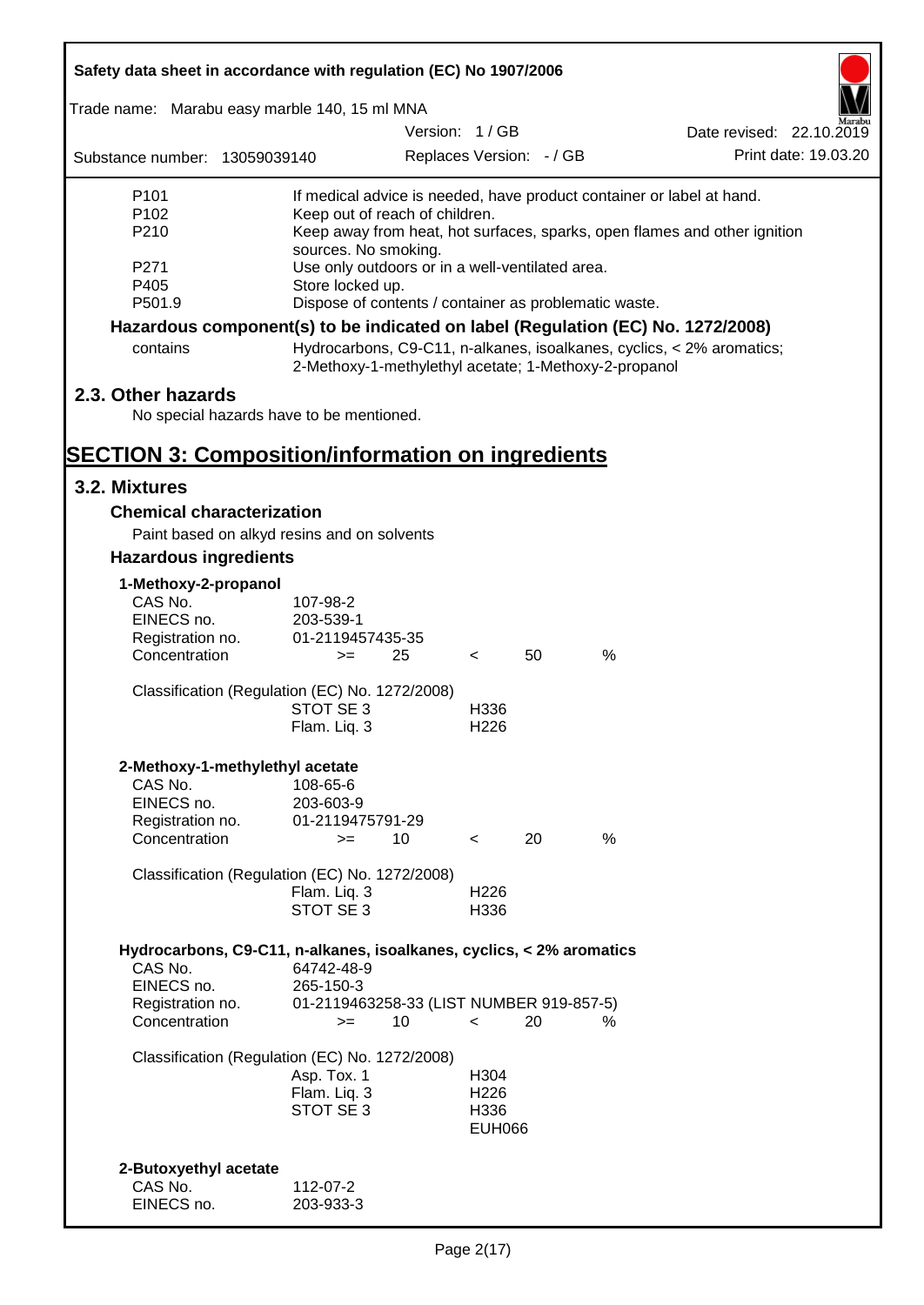# **Safety data sheet in accordance with regulation (EC) No 1907/2006** Substance number: 13059039140 Version: 1 / GB Replaces Version:  $-$  / GB Print date: 19.03.20 Date revised: 22.10.2019 Trade name: Marabu easy marble 140, 15 ml MNA Registration no. 01-2119475112-47  $\text{Concentration}$   $\geq$  1 < 10 % Classification (Regulation (EC) No. 1272/2008) Acute Tox. 4 H332 Acute Tox. 4 H312 Acute Tox. 4 H302 **2-Methoxypropanol** CAS No. 1589-47-5 EINECS no. 216-455-5  $\text{Concentration}$   $\rightarrow$  0.1 < 0.3 % Classification (Regulation (EC) No. 1272/2008) Skin Irrit. 2 H315 STOT SE 3 H335 Repr. 1B H360D Flam. Liq. 3 H226 Eye Dam. 1 H318

# **SECTION 4: First aid measures**

## **4.1. Description of first aid measures**

#### **General information**

In all cases of doubt, or when symptoms persist, seek medical attention. Never give anything by mouth to an unconscious person. If unconscious place in recovery position and seek medical advice.

#### **After inhalation**

Remove to fresh air, keep patient warm and at rest. If breathing is irregular or stopped, administer artificial respiration.

#### **After skin contact**

Remove contaminated clothing. Wash skin thoroughly with soap and water or use recognised skin cleanser. Do NOT use solvents or thinners.

#### **After eye contact**

Remove contact lenses, irrigate copiously with clean, fresh water, holding the eyelids apart for at least 10 minutes and seek immediate medical advice.

#### **After ingestion**

If accidentally swallowed rinse the mouth with plenty of water (only if the person is conscious) and obtain immediate medical attention. Keep at rest. Do NOT induce vomiting.

# **4.2. Most important symptoms and effects, both acute and delayed**

Until now no symptoms known so far.

# **4.3. Indication of any immediate medical attention and special treatment needed**

#### **Hints for the physician / treatment**

Treat symptomatically

# **SECTION 5: Firefighting measures**

## **5.1. Extinguishing media**

## **Suitable extinguishing media**

Recommended: alcohol resistant foam, CO2, powders, water spray/mist, Not be used for safety reasons: water jet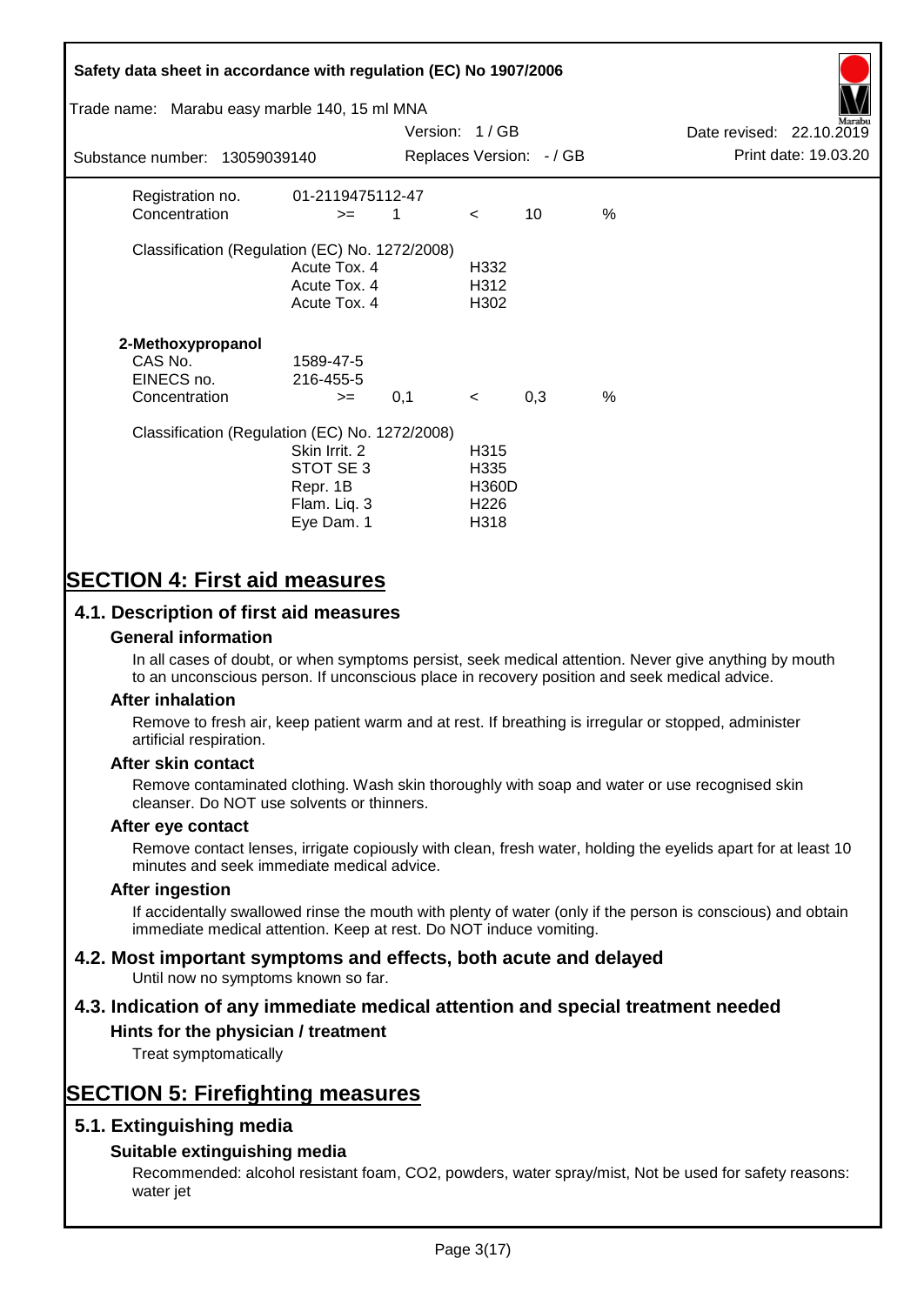**Safety data sheet in accordance with regulation (EC) No 1907/2006**

Trade name: Marabu easy marble 140, 15 ml MNA

Version: 1 / GB

Replaces Version: - / GB Print date: 19.03.20 Date revised: 22.10.2

Substance number: 13059039140

## **5.2. Special hazards arising from the substance or mixture**

In the event of fire the following can be released: Carbon dioxide (CO2); Carbon monoxide (CO); dense black smoke; Nitrogen oxides (NOx)

## **5.3. Advice for firefighters**

#### **Special protective equipment for fire-fighting**

Cool closed containers exposed to fire with water. Do not allow run-off from fire fighting to enter drains or water courses.

# **SECTION 6: Accidental release measures**

#### **6.1. Personal precautions, protective equipment and emergency procedures**

Exclude sources of ignition and ventilate the area. Avoid breathing vapours. Refer to protective measures listed in Sections 7 and 8.

#### **6.2. Environmental precautions**

Do not allow to enter drains or waterways. If the product contaminates lakes, rivers or sewage, inform appropriate authorities in accordance with local regulations.

#### **6.3. Methods and material for containment and cleaning up**

Contain and collect spillage with non-combustible absorbent materials, e.g. sand, earth, vermiculite, diatomaceous earth and place in container for disposal according to local regulations (see section 13). Clean preferably with a detergent - avoid use of solvents.

#### **6.4. Reference to other sections**

Information regarding Safe handling, see Section 7. Information regarding personal protective measures, see Section 8. Information regarding waste disposal, see Section 13.

# **SECTION 7: Handling and storage**

## **7.1. Precautions for safe handling**

## **Advice on safe handling**

Prevent the creation of flammable or explosive concentrations of vapour in air and avoid vapour concentration higher than the occupational exposure limits. In addition, the product should only be used in areas from which all naked lights and other sources of ignition have been excluded. Electrical equipment should be protected to the appropriate standard. Mixture may charge electrostatically: always use earthing leads when transferring from one container to another. Operators should wear anti-static footwear and clothing and floors should be of the conducting type. Isolate from sources of heat, sparks and open flame. No sparking tools should be used. Avoid skin and eye contact. Avoid the inhalation of particulates and spray mist arising from the application of this mixture. Smoking, eating and drinking shall be prohibited in application area. For personal protection see Section 8. Never use pressure to empty: container is not a pressure vessel. Always keep in containers of same material as the original one. Comply with the health and safety at work laws. Do not allow to enter drains or water courses.

#### **Advice on protection against fire and explosion**

Vapours are heavier than air and may spread along floors. Vapours may form explosive mixtures with air.

#### **Classification of fires / temperature class / Ignition group / Dust explosion class**

Classification of fires B (Combustible liquid substances) Temperature class T4

## **7.2. Conditions for safe storage, including any incompatibilities Requirements for storage rooms and vessels**

Electrical installations/working materials must comply with the local applied technological safety standards. Storage rooms in which filling operations take place must have a conducting floor. Store in accordance with national regulation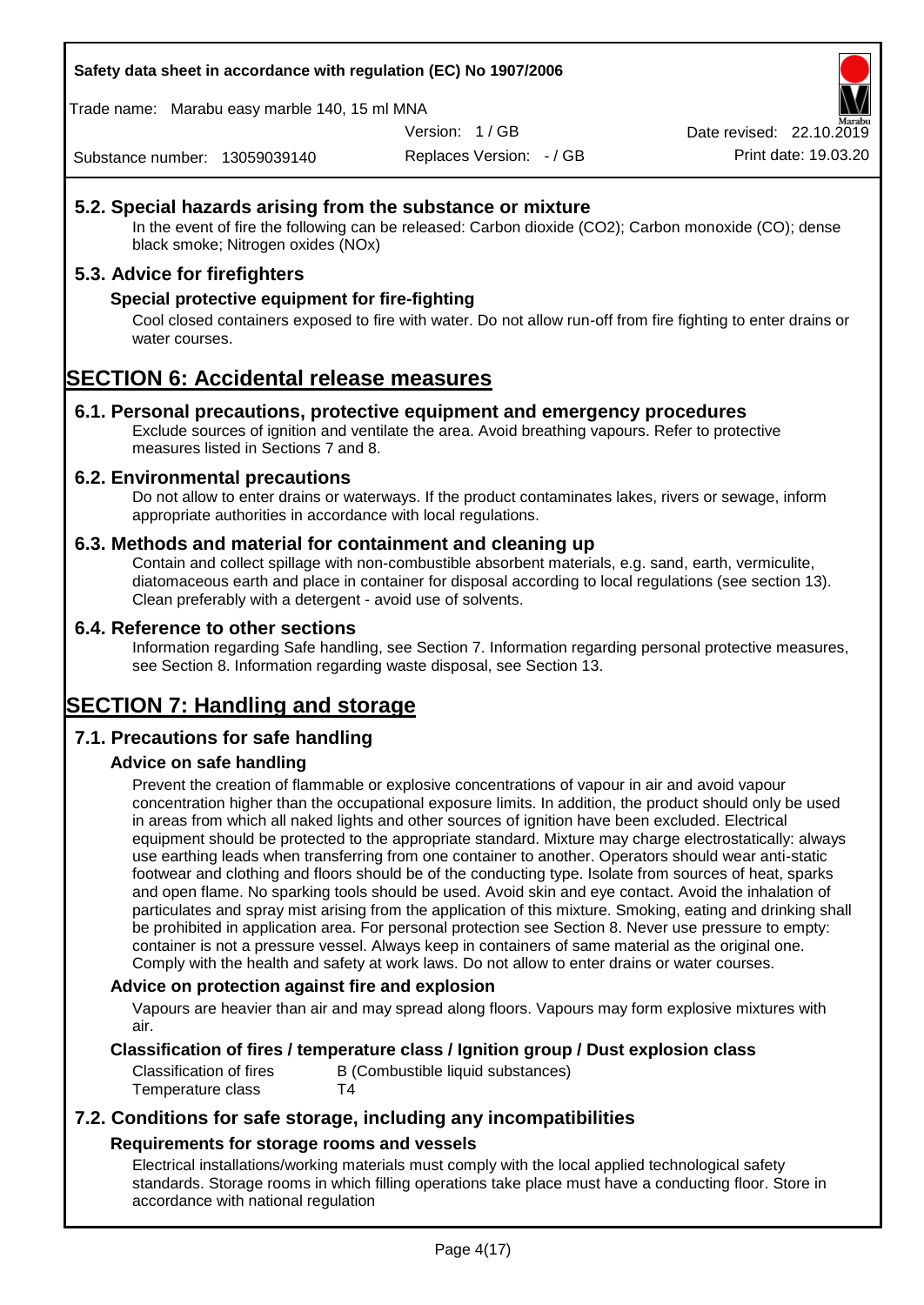| Safety data sheet in accordance with regulation (EC) No 1907/2006                                                                                                                                                                                  |             |                                          |     |        |                          |
|----------------------------------------------------------------------------------------------------------------------------------------------------------------------------------------------------------------------------------------------------|-------------|------------------------------------------|-----|--------|--------------------------|
| Trade name: Marabu easy marble 140, 15 ml MNA                                                                                                                                                                                                      |             |                                          |     |        |                          |
|                                                                                                                                                                                                                                                    |             | Version: 1/GB                            |     |        | Date revised: 22.10.2019 |
| Substance number: 13059039140                                                                                                                                                                                                                      |             | Replaces Version: - / GB                 |     |        | Print date: 19.03.20     |
| Hints on storage assembly                                                                                                                                                                                                                          |             |                                          |     |        |                          |
| Store away from oxidising agents, from strongly alkaline and strongly acid materials.                                                                                                                                                              |             |                                          |     |        |                          |
| <b>Further information on storage conditions</b>                                                                                                                                                                                                   |             |                                          |     |        |                          |
| Observe label precautions. Store between 15 and 30 °C in a dry, well ventilated place away from                                                                                                                                                    |             |                                          |     |        |                          |
| sources of heat and direct sunlight. Keep container tightly closed. Keep away from sources of ignition.<br>No smoking. Prevent unauthorised access. Containers which are opened must be carefully resealed and<br>kept upright to prevent leakage. |             |                                          |     |        |                          |
| 7.3. Specific end use(s)<br>Paint                                                                                                                                                                                                                  |             |                                          |     |        |                          |
| <b>SECTION 8: Exposure controls/personal protection</b>                                                                                                                                                                                            |             |                                          |     |        |                          |
| 8.1. Control parameters                                                                                                                                                                                                                            |             |                                          |     |        |                          |
| <b>Exposure limit values</b>                                                                                                                                                                                                                       |             |                                          |     |        |                          |
| 2-Methoxy-1-methylethyl acetate<br>List                                                                                                                                                                                                            | EH40        |                                          |     |        |                          |
| <b>Type</b>                                                                                                                                                                                                                                        | WEL         |                                          |     |        |                          |
| Value                                                                                                                                                                                                                                              | 274         | mg/m <sup>3</sup>                        | 50  | ppm(V) |                          |
| Short term exposure limit                                                                                                                                                                                                                          | 548         | mg/m <sup>3</sup>                        | 100 | ppm(V) |                          |
| Skin resorption / sensibilisation: Sk;                                                                                                                                                                                                             |             | <b>Status: 2011</b>                      |     |        |                          |
| 1-Methoxy-2-propanol<br>List                                                                                                                                                                                                                       | EH40        |                                          |     |        |                          |
| <b>Type</b>                                                                                                                                                                                                                                        | WEL         |                                          |     |        |                          |
| Value                                                                                                                                                                                                                                              | 375         | mg/m <sup>3</sup>                        | 100 | ppm(V) |                          |
| Short term exposure limit<br>Skin resorption / sensibilisation: Sk;                                                                                                                                                                                | 560         | mg/m <sup>3</sup><br><b>Status: 2011</b> | 150 | ppm(V) |                          |
| 2-Butoxyethyl acetate                                                                                                                                                                                                                              |             |                                          |     |        |                          |
| List                                                                                                                                                                                                                                               | <b>EH40</b> |                                          |     |        |                          |
| Type                                                                                                                                                                                                                                               | WEL         |                                          |     |        |                          |
| Value                                                                                                                                                                                                                                              | 133         |                                          | 20  | ppm(V) |                          |
| Short term exposure limit<br>Skin resorption / sensibilisation: Sk;                                                                                                                                                                                | 332         | <b>Status: 2011</b>                      | 50  | ppm(V) |                          |
| <b>Derived No/Minimal Effect Levels (DNEL/DMEL)</b>                                                                                                                                                                                                |             |                                          |     |        |                          |
|                                                                                                                                                                                                                                                    |             |                                          |     |        |                          |
| Hydrocarbons, C9-C11, n-alkanes, isoalkanes, cyclics, < 2% aromatics<br>Type of value                                                                                                                                                              |             | Derived No Effect Level (DNEL)           |     |        |                          |
| Reference group                                                                                                                                                                                                                                    | Worker      |                                          |     |        |                          |
| Duration of exposure                                                                                                                                                                                                                               | Long term   |                                          |     |        |                          |
| Route of exposure                                                                                                                                                                                                                                  | dermal      |                                          |     |        |                          |
| Mode of action<br>Concentration                                                                                                                                                                                                                    |             | Systemic effects<br>300                  |     | mg/kg  |                          |
| Type of value                                                                                                                                                                                                                                      |             | Derived No Effect Level (DNEL)           |     |        |                          |
| Reference group                                                                                                                                                                                                                                    | Consumer    |                                          |     |        |                          |
| Duration of exposure                                                                                                                                                                                                                               | Long term   |                                          |     |        |                          |
| Route of exposure                                                                                                                                                                                                                                  | oral        |                                          |     |        |                          |
| Mode of action                                                                                                                                                                                                                                     |             | Systemic effects                         |     |        |                          |
| Concentration                                                                                                                                                                                                                                      |             | 300                                      |     | mg/kg  |                          |
| Type of value                                                                                                                                                                                                                                      |             | Derived No Effect Level (DNEL)           |     |        |                          |
| Reference group                                                                                                                                                                                                                                    | Consumer    |                                          |     |        |                          |
| Duration of exposure                                                                                                                                                                                                                               | Long term   |                                          |     |        |                          |
| Route of exposure<br>Mode of action                                                                                                                                                                                                                | dermal      |                                          |     |        |                          |
| Concentration                                                                                                                                                                                                                                      |             | Systemic effects<br>300                  |     | mg/kg  |                          |
|                                                                                                                                                                                                                                                    |             |                                          |     |        |                          |

Г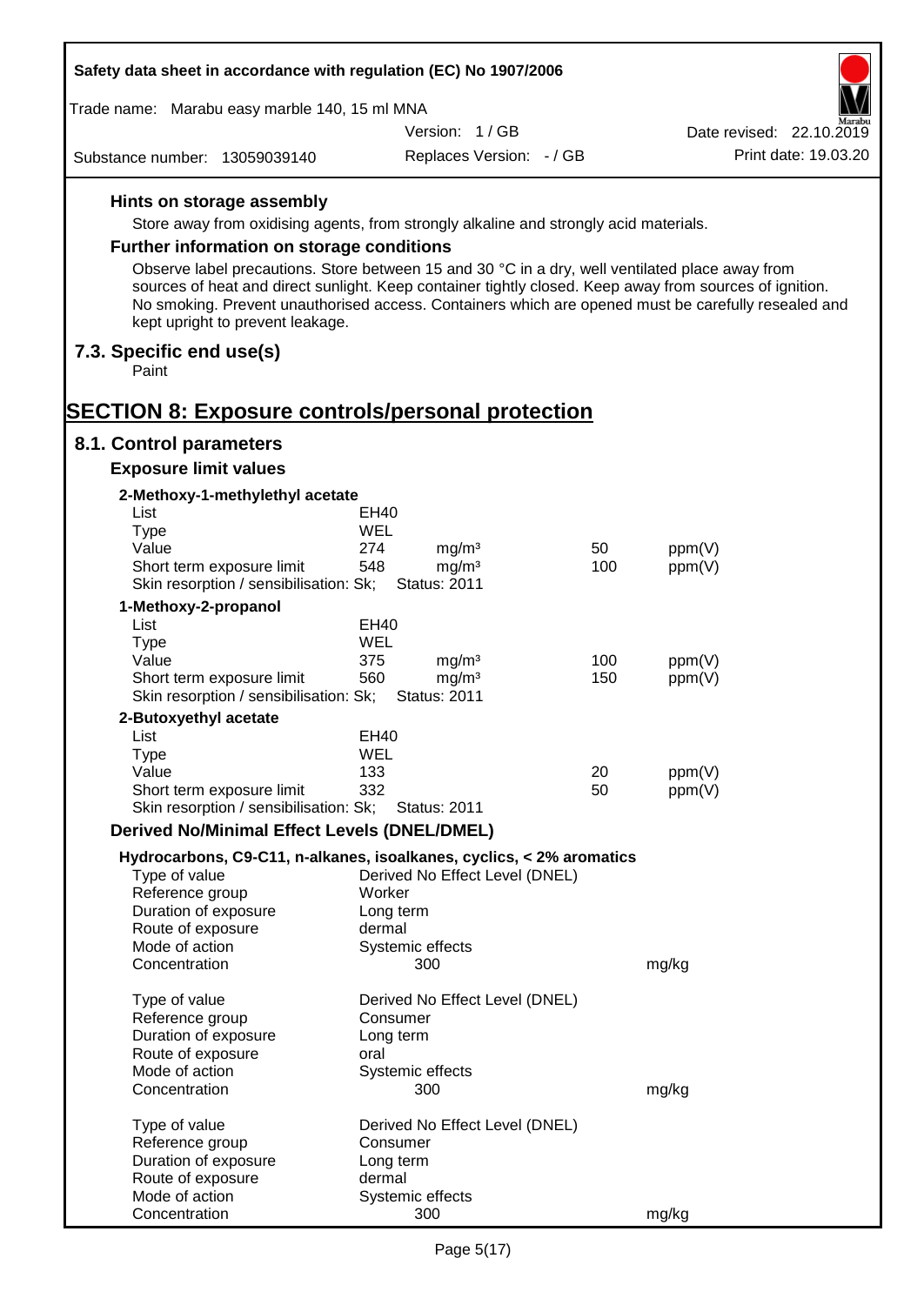| Trade name: Marabu easy marble 140, 15 ml MNA    |                                |                          |  |  |  |  |
|--------------------------------------------------|--------------------------------|--------------------------|--|--|--|--|
|                                                  | Version: 1/GB                  | Date revised: 22.10.2019 |  |  |  |  |
| Substance number: 13059039140                    | Replaces Version: - / GB       | Print date: 19.03.20     |  |  |  |  |
|                                                  |                                |                          |  |  |  |  |
| Type of value                                    | Derived No Effect Level (DNEL) |                          |  |  |  |  |
| Reference group                                  | Consumer                       |                          |  |  |  |  |
| Duration of exposure<br>Route of exposure        | Long term<br>inhalative        |                          |  |  |  |  |
| Mode of action                                   | Systemic effects               |                          |  |  |  |  |
| Concentration                                    | 900                            | mg/m <sup>3</sup>        |  |  |  |  |
| Type of value                                    | Derived No Effect Level (DNEL) |                          |  |  |  |  |
| Reference group                                  | Worker                         |                          |  |  |  |  |
| Duration of exposure                             | Long term                      |                          |  |  |  |  |
| Route of exposure                                | inhalative                     |                          |  |  |  |  |
| Mode of action                                   | Systemic effects               |                          |  |  |  |  |
| Concentration                                    | 1500                           | mg/m <sup>3</sup>        |  |  |  |  |
|                                                  |                                |                          |  |  |  |  |
| 2-Methoxy-1-methylethyl acetate<br>Type of value | Derived No Effect Level (DNEL) |                          |  |  |  |  |
| Reference group                                  | Worker                         |                          |  |  |  |  |
| Duration of exposure                             | Long term                      |                          |  |  |  |  |
| Route of exposure                                | dermal                         |                          |  |  |  |  |
| Mode of action                                   | Systemic effects               |                          |  |  |  |  |
| Concentration                                    | 796                            | mg/kg/d                  |  |  |  |  |
| Type of value                                    | Derived No Effect Level (DNEL) |                          |  |  |  |  |
| Reference group                                  | Worker                         |                          |  |  |  |  |
| Duration of exposure                             | Long term                      |                          |  |  |  |  |
| Route of exposure                                | inhalative                     |                          |  |  |  |  |
| Mode of action                                   | Systemic effects               |                          |  |  |  |  |
| Concentration                                    | 275                            | mg/m <sup>3</sup>        |  |  |  |  |
| Type of value                                    | Derived No Effect Level (DNEL) |                          |  |  |  |  |
| Reference group                                  | Consumer                       |                          |  |  |  |  |
| Duration of exposure                             | Long term                      |                          |  |  |  |  |
| Route of exposure                                | dermal                         |                          |  |  |  |  |
| Mode of action                                   | Systemic effects               |                          |  |  |  |  |
| Concentration                                    | 320                            | mg/kg/d                  |  |  |  |  |
| Type of value                                    | Derived No Effect Level (DNEL) |                          |  |  |  |  |
| Reference group                                  | Consumer                       |                          |  |  |  |  |
| Duration of exposure                             | Long term                      |                          |  |  |  |  |
| Route of exposure                                | inhalative                     |                          |  |  |  |  |
| Mode of action                                   | Systemic effects               |                          |  |  |  |  |
| Concentration                                    | 33                             | mg/m <sup>3</sup>        |  |  |  |  |
| Type of value                                    | Derived No Effect Level (DNEL) |                          |  |  |  |  |
| Reference group                                  | Consumer                       |                          |  |  |  |  |
| Duration of exposure                             | Long term                      |                          |  |  |  |  |
| Route of exposure                                | inhalative                     |                          |  |  |  |  |
| Mode of action                                   | Local effects                  |                          |  |  |  |  |
| Concentration                                    | 33                             | mg/m <sup>3</sup>        |  |  |  |  |
| Type of value                                    | Derived No Effect Level (DNEL) |                          |  |  |  |  |
| Reference group                                  | Consumer                       |                          |  |  |  |  |
| Duration of exposure                             | Long term                      |                          |  |  |  |  |
| Route of exposure                                | oral                           |                          |  |  |  |  |
| Mode of action                                   | Systemic effects               |                          |  |  |  |  |
| Concentration                                    | 36                             | mg/kg/d                  |  |  |  |  |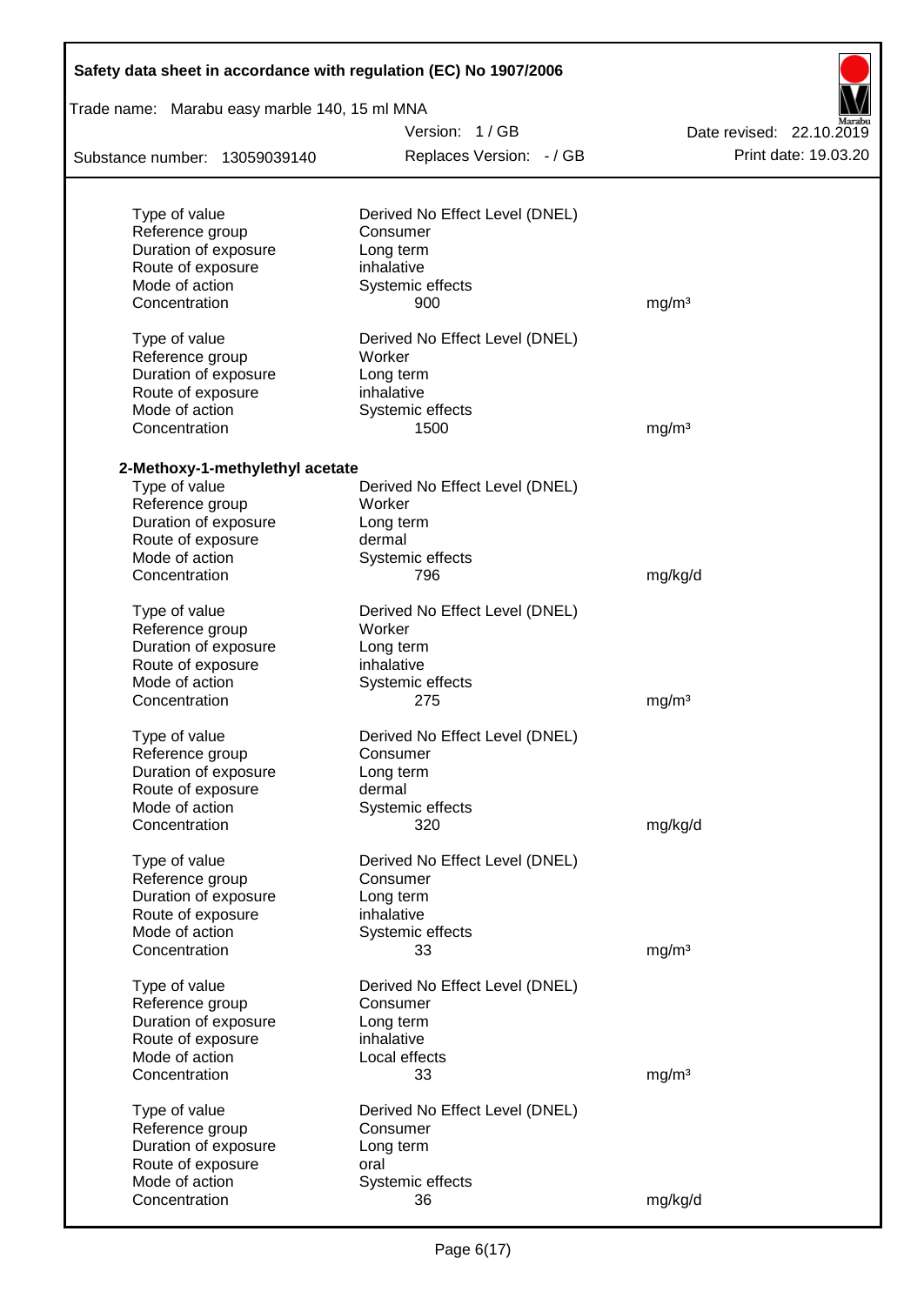| Safety data sheet in accordance with regulation (EC) No 1907/2006 |                                          |                          |
|-------------------------------------------------------------------|------------------------------------------|--------------------------|
| Trade name: Marabu easy marble 140, 15 ml MNA                     |                                          |                          |
|                                                                   | Version: 1/GB                            | Date revised: 22.10.2019 |
| Substance number: 13059039140                                     | Replaces Version: - / GB                 | Print date: 19.03.20     |
|                                                                   |                                          |                          |
| Type of value                                                     | Derived No Effect Level (DNEL)<br>Worker |                          |
| Reference group<br>Duration of exposure                           | Lifetime                                 |                          |
| Route of exposure                                                 | inhalative                               |                          |
| Mode of action                                                    | Local effects                            |                          |
| Concentration                                                     | 550                                      | mg/m <sup>3</sup>        |
| 1-Methoxy-2-propanol                                              |                                          |                          |
| Type of value                                                     | Derived No Effect Level (DNEL)           |                          |
| Reference group                                                   | Worker                                   |                          |
| Duration of exposure                                              | Acute                                    |                          |
| Route of exposure                                                 | inhalative                               |                          |
| Mode of action                                                    | Local effects                            |                          |
| Concentration                                                     | 553,5                                    | mg/m <sup>3</sup>        |
| Type of value                                                     | Derived No Effect Level (DNEL)           |                          |
| Reference group                                                   | Worker                                   |                          |
| Duration of exposure                                              | Long term                                |                          |
| Route of exposure                                                 | dermal                                   |                          |
| Mode of action                                                    | Systemic effects                         |                          |
| Concentration                                                     | 50,6                                     | mg/person/<br>d          |
| Type of value                                                     | Derived No Effect Level (DNEL)           |                          |
| Reference group                                                   | Worker                                   |                          |
| Duration of exposure                                              | Long term                                |                          |
| Route of exposure                                                 | inhalative                               |                          |
| Mode of action                                                    | Systemic effects                         |                          |
| Concentration                                                     | 369                                      | mg/m <sup>3</sup>        |
| Type of value                                                     | Derived No Effect Level (DNEL)           |                          |
| Reference group                                                   | <b>General Population</b>                |                          |
| Duration of exposure                                              | Long term                                |                          |
| Route of exposure                                                 | dermal                                   |                          |
| Mode of action                                                    | Systemic effects                         |                          |
| Concentration                                                     | 18,1                                     | mg/kg                    |
| Type of value                                                     | Derived No Effect Level (DNEL)           |                          |
| Reference group                                                   | <b>General Population</b>                |                          |
| Duration of exposure                                              | Long term                                |                          |
| Route of exposure                                                 | inhalative                               |                          |
| Mode of action<br>Concentration                                   | Systemic effects<br>43,9                 | mg/m <sup>3</sup>        |
| Type of value                                                     | Derived No Effect Level (DNEL)           |                          |
| Reference group                                                   | <b>General Population</b>                |                          |
| Duration of exposure                                              | Long term                                |                          |
| Route of exposure                                                 | oral                                     |                          |
| Mode of action                                                    | Systemic effects                         |                          |
| Concentration                                                     | 3,3                                      | mg/kg/d                  |
| 2-Butoxyethyl acetate                                             |                                          |                          |
| Reference substance                                               | 2-Butoxyethyl acetate                    |                          |
| Type of value                                                     | Derived No Effect Level (DNEL)           |                          |
| Reference group                                                   | Worker                                   |                          |
| Duration of exposure                                              | Long term                                |                          |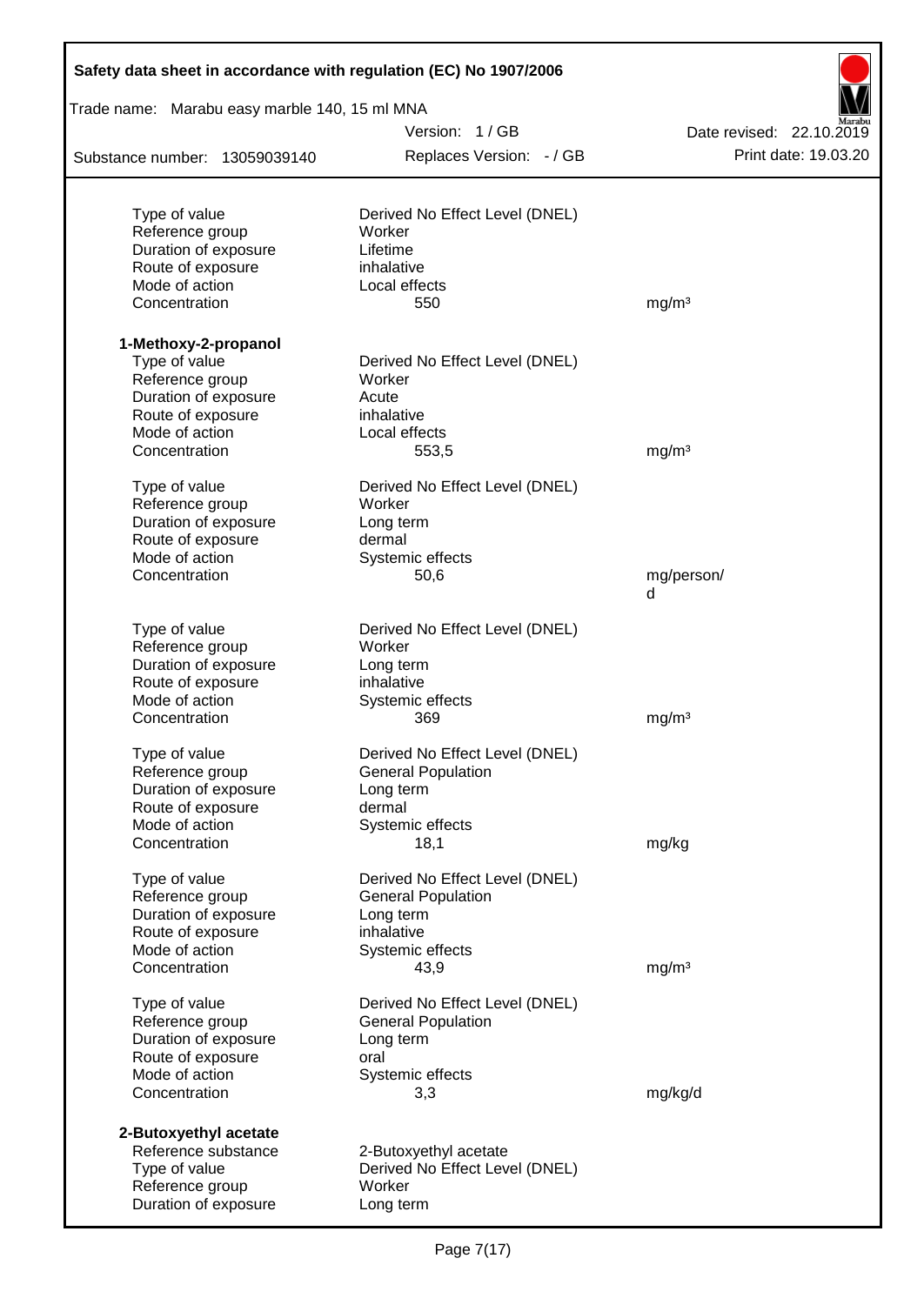| Safety data sheet in accordance with regulation (EC) No 1907/2006 |                                                             |                          |
|-------------------------------------------------------------------|-------------------------------------------------------------|--------------------------|
| Trade name: Marabu easy marble 140, 15 ml MNA                     |                                                             |                          |
|                                                                   | Version: 1/GB                                               | Date revised: 22.10.2019 |
| Substance number: 13059039140                                     | Replaces Version: - / GB                                    | Print date: 19.03.20     |
| Route of exposure                                                 | inhalative                                                  |                          |
| Mode of action                                                    | Systemic effects                                            |                          |
| Concentration                                                     | 133                                                         | mg/m <sup>3</sup>        |
|                                                                   | 2-Butoxyethyl acetate                                       |                          |
| Type of value                                                     | Derived No Effect Level (DNEL)                              |                          |
| Reference group                                                   | Worker                                                      |                          |
| Duration of exposure                                              | Short term                                                  |                          |
| Route of exposure<br>Mode of action                               | inhalative                                                  |                          |
| Concentration                                                     | Local effects<br>333                                        | mg/m <sup>3</sup>        |
|                                                                   |                                                             |                          |
|                                                                   | 2-Butoxyethyl acetate                                       |                          |
| Type of value                                                     | Derived No Effect Level (DNEL)                              |                          |
| Reference group<br>Duration of exposure                           | Worker<br>Long term                                         |                          |
| Route of exposure                                                 | dermal                                                      |                          |
| Mode of action                                                    | Systemic effects                                            |                          |
| Concentration                                                     | 169                                                         | mg/kg/d                  |
|                                                                   |                                                             |                          |
| Type of value                                                     | 2-Butoxyethyl acetate<br>Derived No Effect Level (DNEL)     |                          |
| Reference group                                                   | Worker                                                      |                          |
| Duration of exposure                                              | Short term                                                  |                          |
| Route of exposure                                                 | dermal                                                      |                          |
| Mode of action                                                    | Systemic effects                                            |                          |
| Concentration                                                     | 120                                                         | mg/kg/d                  |
|                                                                   | 2-Butoxyethyl acetate                                       |                          |
| Type of value                                                     | Derived No Effect Level (DNEL)                              |                          |
| Reference group                                                   | <b>General Population</b>                                   |                          |
| Duration of exposure                                              | Long term                                                   |                          |
| Route of exposure                                                 | inhalative                                                  |                          |
| Mode of action                                                    | Systemic effects                                            |                          |
| Concentration                                                     | 80                                                          | mg/m <sup>3</sup>        |
|                                                                   | 2-Butoxyethyl acetate                                       |                          |
| Type of value                                                     | Derived No Effect Level (DNEL)                              |                          |
| Reference group                                                   | <b>General Population</b>                                   |                          |
| Duration of exposure                                              | Short term<br>inhalative                                    |                          |
| Route of exposure<br>Mode of action                               | Local effects                                               |                          |
| Concentration                                                     | 200                                                         | mg/m <sup>3</sup>        |
|                                                                   |                                                             |                          |
|                                                                   | 2-Butoxyethyl acetate                                       |                          |
| Type of value<br>Reference group                                  | Derived No Effect Level (DNEL)<br><b>General Population</b> |                          |
| Duration of exposure                                              | Long term                                                   |                          |
| Route of exposure                                                 | dermal                                                      |                          |
| Mode of action                                                    | Systemic effects                                            |                          |
| Concentration                                                     | 102                                                         | mg/kg/d                  |
|                                                                   | 2-Butoxyethyl acetate                                       |                          |
| Type of value                                                     | Derived No Effect Level (DNEL)                              |                          |
| Reference group                                                   | <b>General Population</b>                                   |                          |
| Duration of exposure                                              | Short term                                                  |                          |
| Route of exposure                                                 | dermal                                                      |                          |
| Mode of action                                                    | Systemic effects                                            |                          |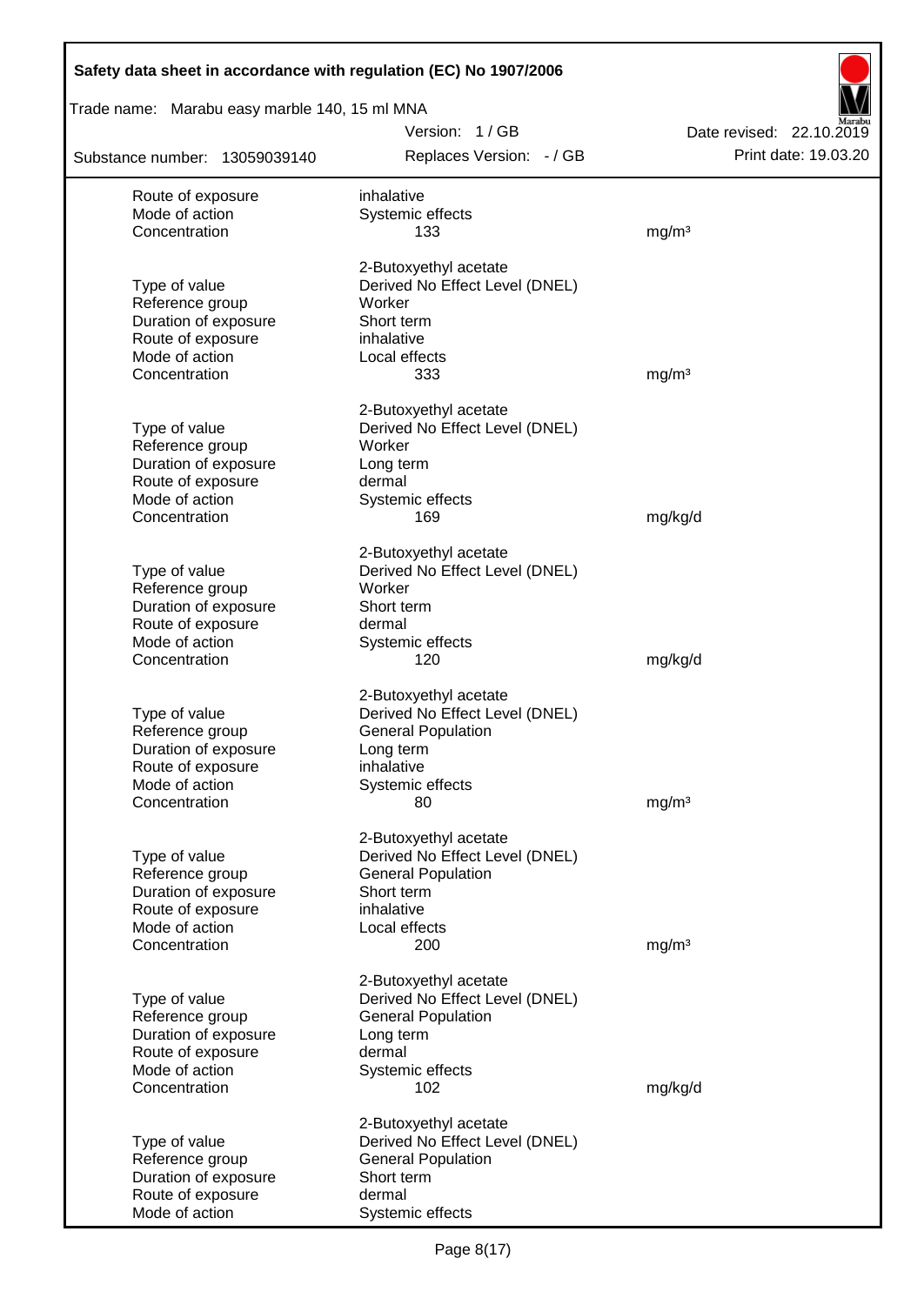| Safety data sheet in accordance with regulation (EC) No 1907/2006                                                |                                                                                                                                      |                          |
|------------------------------------------------------------------------------------------------------------------|--------------------------------------------------------------------------------------------------------------------------------------|--------------------------|
| Trade name: Marabu easy marble 140, 15 ml MNA                                                                    |                                                                                                                                      |                          |
|                                                                                                                  | Version: 1/GB                                                                                                                        | Date revised: 22.10.2019 |
| Substance number: 13059039140                                                                                    | Replaces Version: - / GB                                                                                                             | Print date: 19.03.20     |
| Concentration                                                                                                    | 72                                                                                                                                   | mg/kg/d                  |
| Type of value<br>Reference group<br>Duration of exposure<br>Route of exposure<br>Mode of action<br>Concentration | 2-Butoxyethyl acetate<br>Derived No Effect Level (DNEL)<br><b>General Population</b><br>Long term<br>oral<br>Systemic effects<br>8,6 | mg/kg/d                  |
| Type of value<br>Reference group<br>Duration of exposure<br>Route of exposure<br>Mode of action<br>Concentration | 2-Butoxyethyl acetate<br>Derived No Effect Level (DNEL)<br><b>General Population</b><br>Short term<br>oral<br>Systemic effects<br>36 | mg/kg/d                  |
| <b>Predicted No Effect Concentration (PNEC)</b>                                                                  |                                                                                                                                      |                          |
| 2-Methoxy-1-methylethyl acetate<br>Reference substance<br>Type of value<br><b>Type</b>                           | 2-Methoxy-1-methylethyl acetate<br><b>PNEC</b><br>Freshwater                                                                         |                          |
| Concentration                                                                                                    | 0,635                                                                                                                                | mg/l                     |
| Type of value<br><b>Type</b><br>Concentration                                                                    | <b>PNEC</b><br>Freshwater sediment<br>3,29                                                                                           | mg/kg                    |
| Type of value<br><b>Type</b><br>Concentration<br>Source                                                          | <b>PNEC</b><br>Soil<br>0,29<br>Literature value                                                                                      | mg/kg                    |
| Type of value<br><b>Type</b><br>Concentration<br>Source                                                          | <b>PNEC</b><br>Sewage treatment plant (STP)<br>100<br>Literature value                                                               | mg/l                     |
| Type of value<br><b>Type</b><br>Concentration<br>Source                                                          | <b>PNEC</b><br>Marine sediment<br>0,329<br>Literature value                                                                          | mg/kg                    |
| Type of value<br><b>Type</b><br>Concentration                                                                    | <b>PNEC</b><br>Saltwater<br>0,0635                                                                                                   | mg/l                     |
| 1-Methoxy-2-propanol<br>Type of value<br><b>Type</b><br>Concentration                                            | <b>PNEC</b><br>Freshwater<br>10                                                                                                      | mg/l                     |
| Type of value<br><b>Type</b><br>Concentration                                                                    | <b>PNEC</b><br>Water<br>41,6                                                                                                         | mg/kg                    |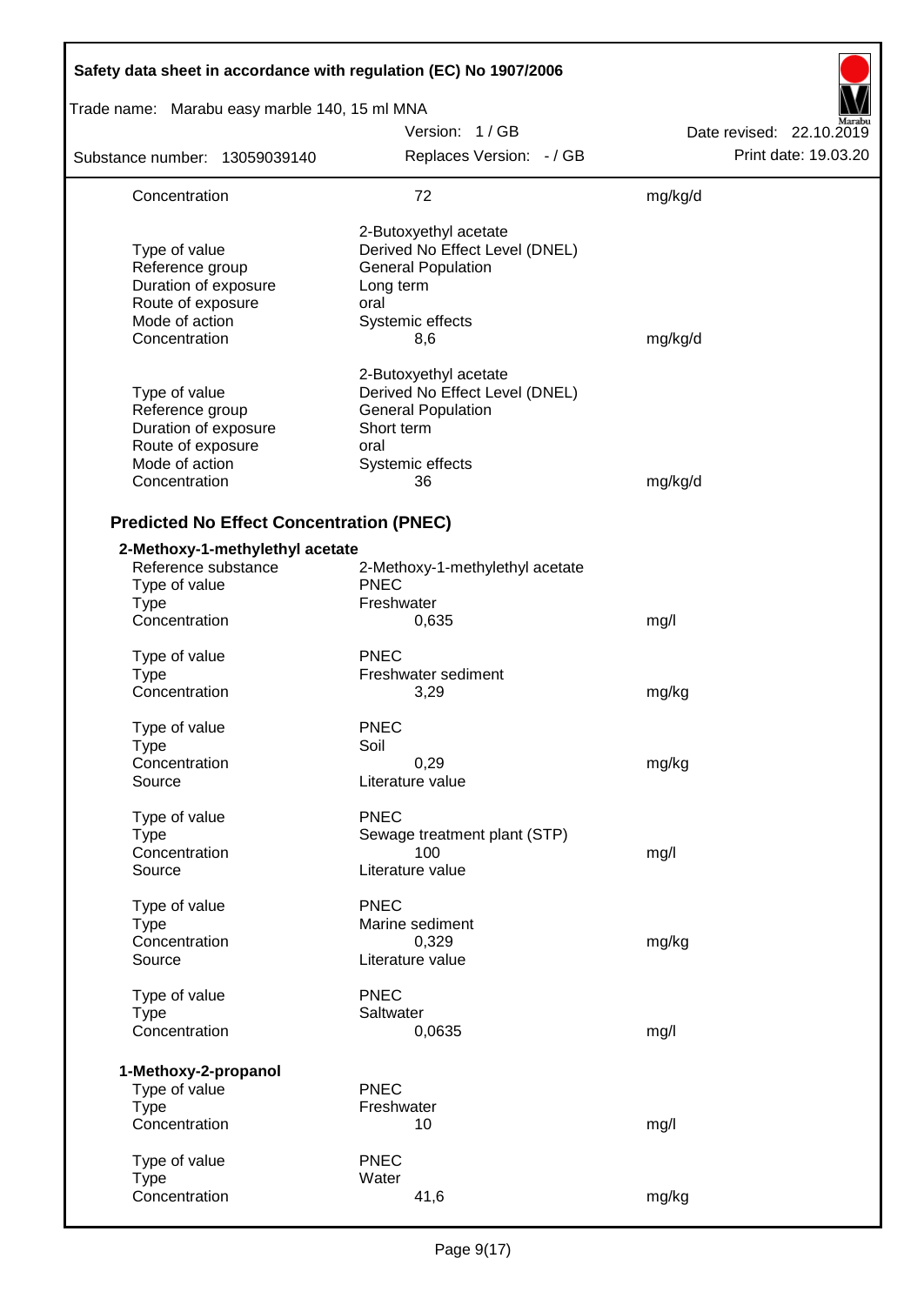| Safety data sheet in accordance with regulation (EC) No 1907/2006                                       |                                                                                      |                                                  |
|---------------------------------------------------------------------------------------------------------|--------------------------------------------------------------------------------------|--------------------------------------------------|
| Trade name: Marabu easy marble 140, 15 ml MNA                                                           |                                                                                      |                                                  |
| Substance number: 13059039140                                                                           | Version: 1/GB<br>Replaces Version: - / GB                                            | Date revised: 22.10.2019<br>Print date: 19.03.20 |
| Type of value<br><b>Type</b><br>Concentration                                                           | <b>PNEC</b><br>Sediment<br>41,6                                                      | mg/kg                                            |
| Type of value<br><b>Type</b><br>Concentration                                                           | <b>PNEC</b><br>Marine sediment<br>4,17                                               | mg/kg                                            |
| Type of value<br><b>Type</b><br>Concentration                                                           | <b>PNEC</b><br>Soil<br>2,47                                                          | mg/kg                                            |
| Type of value<br><b>Type</b><br>Concentration                                                           | <b>PNEC</b><br>Sewage treatment plant (STP)<br>100                                   | mg/l                                             |
| 2-Butoxyethyl acetate<br>Reference substance<br>Type of value<br><b>Type</b><br>Concentration<br>Source | 2-Butoxyethyl acetate<br><b>PNEC</b><br>Water<br>0,304<br>Literature value           | mg/l                                             |
| Type of value<br><b>Type</b><br>Concentration<br>Source                                                 | 2-Butoxyethyl acetate<br><b>PNEC</b><br>Aquatic<br>0,0304<br>Literature value        | g/                                               |
| Type of value<br><b>Type</b><br>Concentration<br>Source                                                 | 2-Butoxyethyl acetate<br><b>PNEC</b><br>Sediment<br>2,03<br>Literature value         | mg/kg                                            |
| Type of value<br><b>Type</b><br>Concentration<br>Source                                                 | 2-Butoxyethyl acetate<br><b>PNEC</b><br>Marine sediment<br>0,203<br>Literature value | mg/kg                                            |
| Type of value<br><b>Type</b><br>Concentration<br>Source                                                 | 2-Butoxyethyl acetate<br><b>PNEC</b><br>Soil<br>0,68<br>Literature value             | mg/kg                                            |

# **8.2. Exposure controls**

## **Exposure controls**

Provide adequate ventilation. Where reasonably practicable this should be achieved by the use of local exhaust ventilation and good general extraction. If these are not sufficient to maintain concentrations of particulates and solvent vapour below the OEL, suitable respiratory protection must be worn.

#### **Respiratory protection**

If workers are exposed to concentrations above the exposure limit they must use appropriate, certified respirators. Full mask, filter A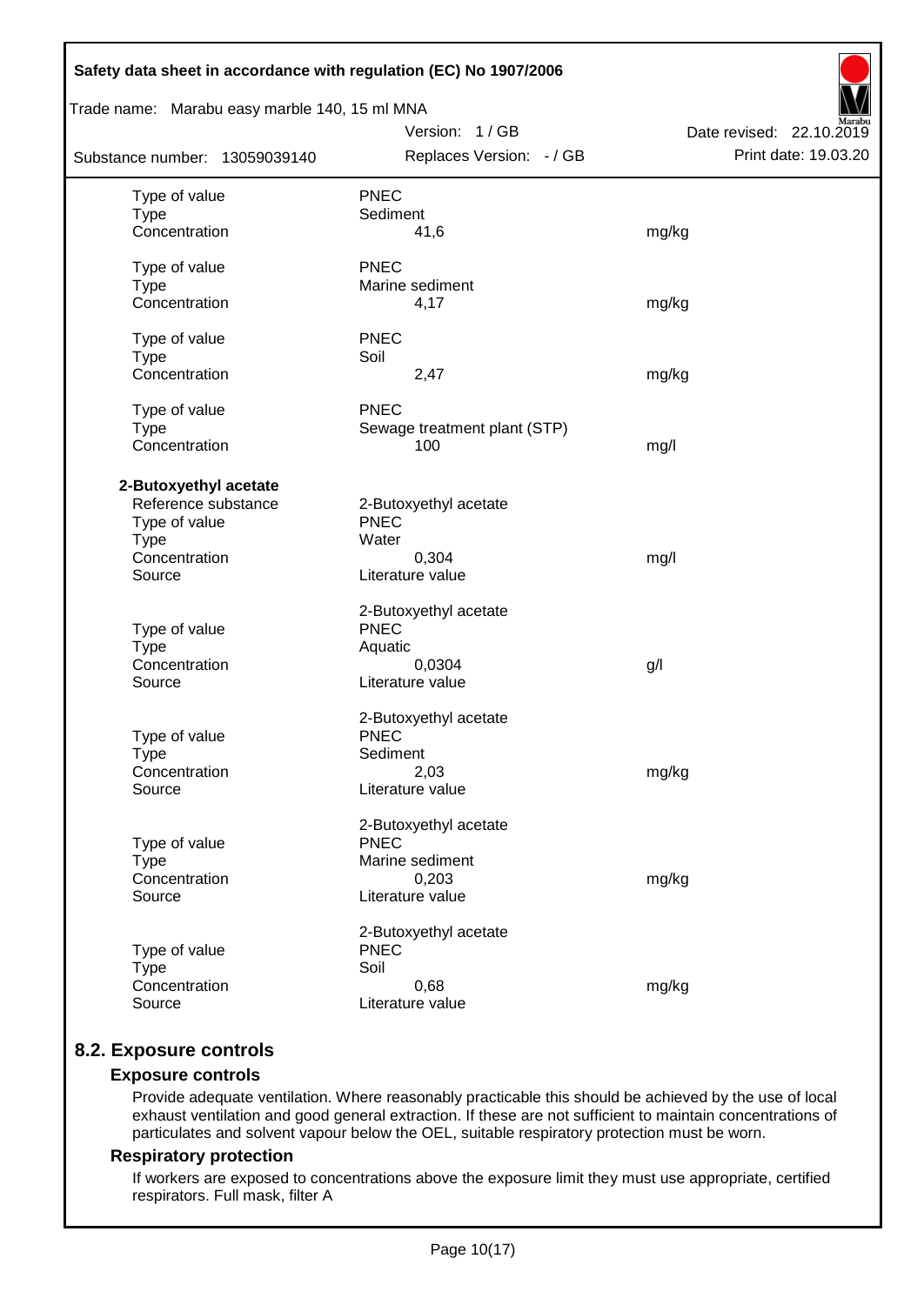| Safety data sheet in accordance with regulation (EC) No 1907/2006                                                                 |                                  |             |                          |
|-----------------------------------------------------------------------------------------------------------------------------------|----------------------------------|-------------|--------------------------|
|                                                                                                                                   |                                  |             |                          |
| Trade name: Marabu easy marble 140, 15 ml MNA                                                                                     | Version: 1/GB                    |             | Date revised: 22.10.2019 |
|                                                                                                                                   |                                  |             | Print date: 19.03.20     |
| Substance number: 13059039140                                                                                                     | Replaces Version: - / GB         |             |                          |
| <b>Hand protection</b>                                                                                                            |                                  |             |                          |
| There is no one glove material or combination of materials that will give unlimited resistance to any                             |                                  |             |                          |
| individual or combination of chemicals.                                                                                           |                                  |             |                          |
| For prolonged or repeated handling nitrile rubber gloves with textile undergloves are required.<br><b>Material thickness</b><br>> | 0,5<br>mm                        |             |                          |
| Breakthrough time<br>$\overline{\phantom{0}}$                                                                                     | 30<br>min                        |             |                          |
| The breakthrough time must be greater than the end use time of the product.                                                       |                                  |             |                          |
| The instructions and information provided by the glove manufacturer on use, storage, maintenance and                              |                                  |             |                          |
| replacement must be followed.<br>Gloves should be replaced regularly and if there is any sign of damage to the glove material.    |                                  |             |                          |
| Always ensure that gloves are free from defects and that they are stored and used correctly.                                      |                                  |             |                          |
| The performance or effectiveness of the glove may be reduced by physical/ chemical damage and poor                                |                                  |             |                          |
| maintenance.<br>Barrier creams may help to protect the exposed areas of the skin, they should however not be applied              |                                  |             |                          |
| once exposure has occurred.                                                                                                       |                                  |             |                          |
| Eye protection                                                                                                                    |                                  |             |                          |
| Use safety eyewear designed to protect against splash of liquids.                                                                 |                                  |             |                          |
| <b>Body protection</b>                                                                                                            |                                  |             |                          |
| Cotton or cotton/synthetic overalls or coveralls are normally suitable.                                                           |                                  |             |                          |
|                                                                                                                                   |                                  |             |                          |
| <b>SECTION 9: Physical and chemical properties</b>                                                                                |                                  |             |                          |
| 9.1. Information on basic physical and chemical properties                                                                        |                                  |             |                          |
| <b>Form</b>                                                                                                                       | Liquid                           |             |                          |
| <b>Colour</b>                                                                                                                     | coloured                         |             |                          |
| <b>Odour</b>                                                                                                                      | solvent-like                     |             |                          |
| <b>Odour threshold</b>                                                                                                            |                                  |             |                          |
| Remarks                                                                                                                           | No data available                |             |                          |
| pH value                                                                                                                          |                                  |             |                          |
| Remarks                                                                                                                           | Not applicable                   |             |                          |
| <b>Melting point</b>                                                                                                              |                                  |             |                          |
| Remarks                                                                                                                           | not determined                   |             |                          |
| <b>Freezing point</b>                                                                                                             |                                  |             |                          |
| Remarks                                                                                                                           | not determined                   |             |                          |
| Initial boiling point and boiling range                                                                                           |                                  |             |                          |
| Value                                                                                                                             | 120<br>appr.                     | $^{\circ}C$ |                          |
| Pressure<br>Source                                                                                                                | 1.013<br>hPa<br>Literature value |             |                          |
| <b>Flash point</b>                                                                                                                |                                  |             |                          |
| Value                                                                                                                             | 30                               | $^{\circ}C$ |                          |
| Method                                                                                                                            | ASTM D 6450 (CCCFP)              |             |                          |
| Evaporation rate (ether $= 1$ ) :                                                                                                 |                                  |             |                          |
| Remarks                                                                                                                           | not determined                   |             |                          |
| <b>Flammability (solid, gas)</b>                                                                                                  |                                  |             |                          |
| Not applicable                                                                                                                    |                                  |             |                          |
| Upper/lower flammability or explosive limits                                                                                      |                                  |             |                          |

| Upper/lower flammability or explosive limits |                  |      |
|----------------------------------------------|------------------|------|
| Lower explosion limit                        | appr. $0.7$      | %(V) |
| Upper explosion limit                        | appr. 13.7       | %(V) |
| Source                                       | Literature value |      |
| Vapour pressure                              |                  |      |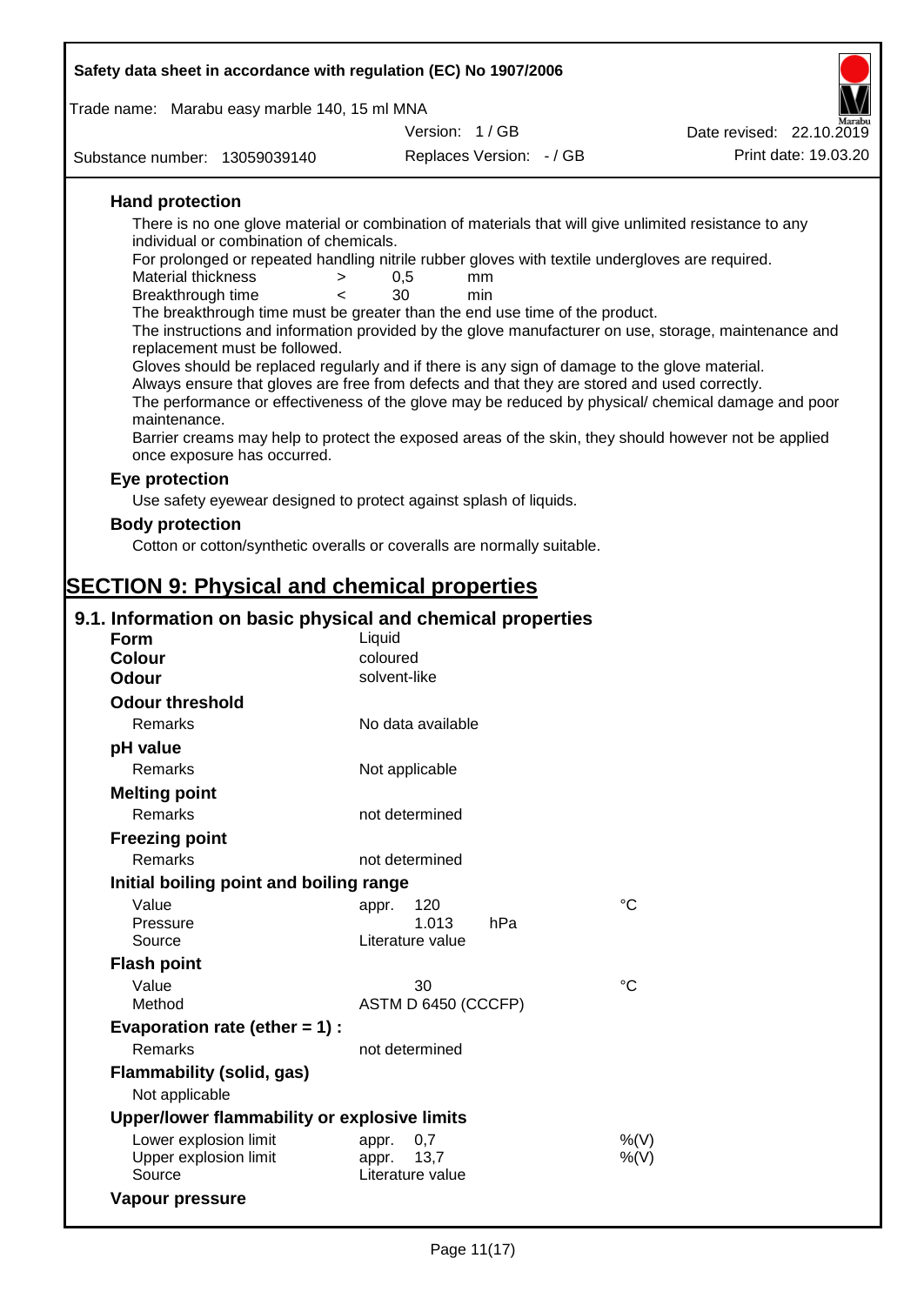| Safety data sheet in accordance with regulation (EC) No 1907/2006<br>Trade name: Marabu easy marble 140, 15 ml MNA |                          |                   |    |                   |                          |
|--------------------------------------------------------------------------------------------------------------------|--------------------------|-------------------|----|-------------------|--------------------------|
|                                                                                                                    | Version: 1/GB            |                   |    |                   | Date revised: 22.10.2019 |
| Substance number: 13059039140                                                                                      | Replaces Version: - / GB |                   |    |                   | Print date: 19.03.20     |
| Value                                                                                                              | 8                        |                   |    | hPa               |                          |
| Temperature<br>Method                                                                                              | 20<br>calculated         | $\rm ^{\circ}C$   |    |                   |                          |
| <b>Vapour density</b>                                                                                              |                          |                   |    |                   |                          |
| <b>Remarks</b>                                                                                                     | not determined           |                   |    |                   |                          |
| <b>Density</b>                                                                                                     |                          |                   |    |                   |                          |
| Value                                                                                                              | 0,98                     |                   |    | g/cm <sup>3</sup> |                          |
| Temperature                                                                                                        | 20                       | $^{\circ}C$       |    |                   |                          |
| Method                                                                                                             | <b>DIN EN ISO 2811</b>   |                   |    |                   |                          |
| Solubility in water                                                                                                |                          |                   |    |                   |                          |
| <b>Remarks</b>                                                                                                     | partially miscible       |                   |    |                   |                          |
| Partition coefficient: n-octanol/water                                                                             |                          |                   |    |                   |                          |
| Remarks                                                                                                            | Not applicable           |                   |    |                   |                          |
| Ignition temperature                                                                                               |                          |                   |    |                   |                          |
| Value                                                                                                              | 200<br>appr.             |                   |    | °C                |                          |
| Source                                                                                                             | Literature value         |                   |    |                   |                          |
| <b>Viscosity</b>                                                                                                   |                          |                   |    |                   |                          |
| dynamic                                                                                                            |                          |                   |    |                   |                          |
| Value<br>Temperature                                                                                               | 30<br>40                 | to<br>$^{\circ}C$ | 50 | mPa.s             |                          |
| <b>Efflux time</b>                                                                                                 |                          |                   |    |                   |                          |
| Value                                                                                                              | 25                       | to                | 70 | s                 |                          |
| Temperature                                                                                                        | 20                       | $\rm ^{\circ}C$   |    |                   |                          |
| Method                                                                                                             | DIN 53211 4 mm           |                   |    |                   |                          |
| <b>Explosive properties</b>                                                                                        |                          |                   |    |                   |                          |
| evaluation                                                                                                         | no                       |                   |    |                   |                          |
| <b>Oxidising properties</b>                                                                                        |                          |                   |    |                   |                          |
| evaluation                                                                                                         | None known               |                   |    |                   |                          |
| 9.2. Other information                                                                                             |                          |                   |    |                   |                          |
| <b>Other information</b>                                                                                           |                          |                   |    |                   |                          |

The physical specifications are approximate values and refer to the used safety relevant component(s).

# **SECTION 10: Stability and reactivity**

# **10.1. Reactivity**

No hazardous reactions when stored and handled according to prescribed instructions.

# **10.2. Chemical stability**

Stable under recommended storage and handling conditions (see section 7).

# **10.3. Possibility of hazardous reactions**

Keep away from oxidising agents, strongly alkaline and strongly acid materials in order to avoid exothermic reactions.

# **10.4. Conditions to avoid**

When exposed to high temperatures may produce hazardous decomposition products.

# **10.5. Incompatible materials**

No hazardous reactions when stored and handled according to prescribed instructions.

# **10.6. Hazardous decomposition products**

See chapter 5.2 (Firefighting measures - Special hazards arising from the substance or mixture).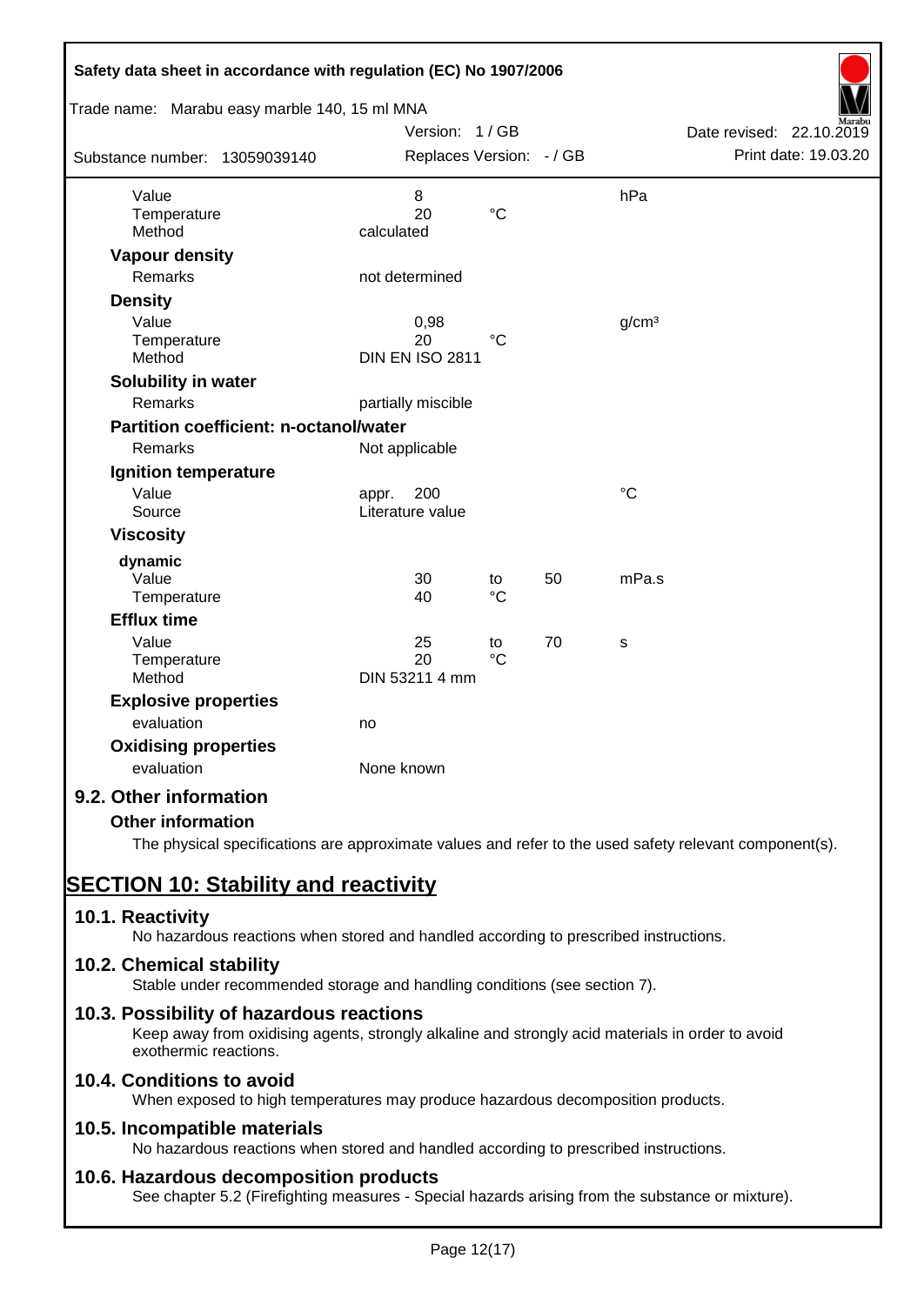| Safety data sheet in accordance with regulation (EC) No 1907/2006                                    |                                                                   |                                                                            |       |                                                                                                    |  |
|------------------------------------------------------------------------------------------------------|-------------------------------------------------------------------|----------------------------------------------------------------------------|-------|----------------------------------------------------------------------------------------------------|--|
| Trade name: Marabu easy marble 140, 15 ml MNA                                                        |                                                                   |                                                                            |       |                                                                                                    |  |
|                                                                                                      |                                                                   | Version: 1/GB                                                              |       | Date revised: 22.10.2019                                                                           |  |
| Substance number: 13059039140                                                                        |                                                                   | Replaces Version: - / GB                                                   |       | Print date: 19.03.20                                                                               |  |
|                                                                                                      |                                                                   |                                                                            |       |                                                                                                    |  |
|                                                                                                      |                                                                   |                                                                            |       |                                                                                                    |  |
| <b>SECTION 11: Toxicological information</b>                                                         |                                                                   |                                                                            |       |                                                                                                    |  |
| 11.1. Information on toxicological effects                                                           |                                                                   |                                                                            |       |                                                                                                    |  |
| <b>Acute oral toxicity (Components)</b>                                                              |                                                                   |                                                                            |       |                                                                                                    |  |
| 1-Methoxy-2-propanol                                                                                 |                                                                   |                                                                            |       |                                                                                                    |  |
| <b>Species</b>                                                                                       | rat                                                               |                                                                            |       |                                                                                                    |  |
| LD50                                                                                                 |                                                                   | 5200                                                                       | mg/kg |                                                                                                    |  |
| <b>Acute dermal toxicity (Components)</b>                                                            |                                                                   |                                                                            |       |                                                                                                    |  |
| 1-Methoxy-2-propanol                                                                                 |                                                                   |                                                                            |       |                                                                                                    |  |
| Species<br>LD50                                                                                      | rabbit                                                            | 14000                                                                      | mg/kg |                                                                                                    |  |
| <b>Acute inhalational toxicity</b>                                                                   |                                                                   |                                                                            |       |                                                                                                    |  |
| Remarks                                                                                              |                                                                   | Based on available data, the classification criteria are not met.          |       |                                                                                                    |  |
| <b>Skin corrosion/irritation</b>                                                                     |                                                                   |                                                                            |       |                                                                                                    |  |
| Remarks                                                                                              | Based on available data, the classification criteria are not met. |                                                                            |       |                                                                                                    |  |
| Serious eye damage/irritation                                                                        |                                                                   |                                                                            |       |                                                                                                    |  |
| <b>Remarks</b>                                                                                       |                                                                   | Based on available data, the classification criteria are not met.          |       |                                                                                                    |  |
| <b>Sensitization</b>                                                                                 |                                                                   |                                                                            |       |                                                                                                    |  |
| Remarks                                                                                              |                                                                   | Based on available data, the classification criteria are not met.          |       |                                                                                                    |  |
| <b>Mutagenicity</b>                                                                                  |                                                                   |                                                                            |       |                                                                                                    |  |
| Remarks                                                                                              |                                                                   | Based on available data, the classification criteria are not met.          |       |                                                                                                    |  |
| <b>Reproductive toxicity</b>                                                                         |                                                                   |                                                                            |       |                                                                                                    |  |
| Remarks                                                                                              |                                                                   | Based on available data, the classification criteria are not met.          |       |                                                                                                    |  |
| Carcinogenicity                                                                                      |                                                                   |                                                                            |       |                                                                                                    |  |
| Remarks                                                                                              |                                                                   | Based on available data, the classification criteria are not met.          |       |                                                                                                    |  |
| <b>Specific Target Organ Toxicity (STOT)</b>                                                         |                                                                   |                                                                            |       |                                                                                                    |  |
| <b>Single exposure</b>                                                                               |                                                                   |                                                                            |       |                                                                                                    |  |
| Remarks<br>evaluation                                                                                |                                                                   | The classification criteria are met.<br>May cause drowsiness or dizziness. |       |                                                                                                    |  |
|                                                                                                      |                                                                   |                                                                            |       |                                                                                                    |  |
| <b>Repeated exposure</b><br>Remarks                                                                  |                                                                   | Based on available data, the classification criteria are not met.          |       |                                                                                                    |  |
| <b>Aspiration hazard</b>                                                                             |                                                                   |                                                                            |       |                                                                                                    |  |
| Based on available data, the classification criteria are not met.                                    |                                                                   |                                                                            |       |                                                                                                    |  |
| <b>Experience in practice</b>                                                                        |                                                                   |                                                                            |       |                                                                                                    |  |
| limit may result in adverse health effects such as mucous membrane and respiratory system irritation |                                                                   |                                                                            |       | Exposure to component solvents vapours concentration in excess of the stated occupational exposure |  |

and adverse effects on kidney, liver and central nervous system. Symptoms and signs include headache, dizziness, fatigue, muscular weakness, drowsiness and in extreme cases, loss of consciousness. Solvents may cause some of the above effects by absorption through the skin. Repeated or prolonged contact with the mixture may cause removal of natural fat from the skin resulting in non-allergic contact dermatitis and absorption through the skin. The liquid splashed in the eyes may cause irritation and reversible damage. Ingestion may cause nausea, diarrhoea and vomiting. This takes into account, where known, delayed and immediate effects and also chronic effects of components from short-term and long-term exposure by oral, inhalation and dermal routes of exposure and eye contact.

#### **Other information**

There are no data available on the mixture itself.

The mixture has been assessed following the additivity method of the CLP Regulation (EC) No 1272/2008 and classified for toxicological hazards accordingly.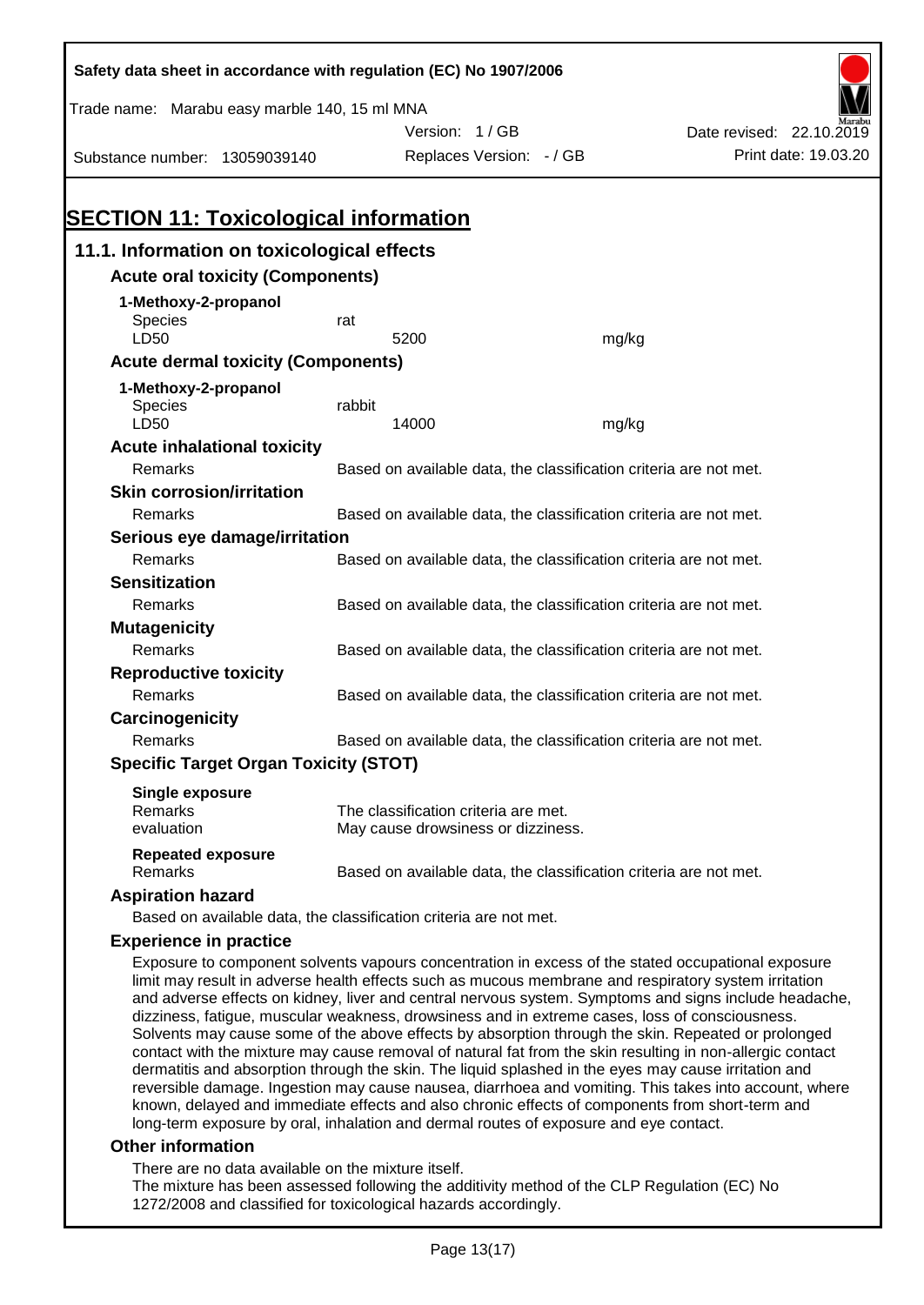| Safety data sheet in accordance with regulation (EC) No 1907/2006                                                                                                                              |                   |                          |                              |                                                    |                                                                                                  |
|------------------------------------------------------------------------------------------------------------------------------------------------------------------------------------------------|-------------------|--------------------------|------------------------------|----------------------------------------------------|--------------------------------------------------------------------------------------------------|
| Trade name: Marabu easy marble 140, 15 ml MNA                                                                                                                                                  |                   |                          |                              |                                                    |                                                                                                  |
|                                                                                                                                                                                                |                   |                          | Version: 1/GB                |                                                    | Date revised: 22.10.2019                                                                         |
| Substance number: 13059039140                                                                                                                                                                  |                   |                          | Replaces Version: - / GB     |                                                    | Print date: 19.03.20                                                                             |
| <b>SECTION 12: Ecological information</b>                                                                                                                                                      |                   |                          |                              |                                                    |                                                                                                  |
| 12.1. Toxicity                                                                                                                                                                                 |                   |                          |                              |                                                    |                                                                                                  |
| <b>General information</b><br>There are no data available on the mixture itself. Do not allow to enter drains or water courses. The<br>and is not classified as dangerous for the environment. |                   |                          |                              |                                                    | mixture has been assessed following the summation method of the CLP Regulation (EC) No 1272/2008 |
| <b>Fish toxicity (Components)</b>                                                                                                                                                              |                   |                          |                              |                                                    |                                                                                                  |
| 1-Methoxy-2-propanol                                                                                                                                                                           |                   |                          |                              |                                                    |                                                                                                  |
| Species<br>LC <sub>0</sub>                                                                                                                                                                     | $\geq$            | 4600                     | golden orfe (Leuciscus idus) | mg/l                                               |                                                                                                  |
| Duration of exposure                                                                                                                                                                           |                   | 96                       | h                            |                                                    |                                                                                                  |
| <b>Daphnia toxicity (Components)</b>                                                                                                                                                           |                   |                          |                              |                                                    |                                                                                                  |
| 1-Methoxy-2-propanol                                                                                                                                                                           |                   |                          |                              |                                                    |                                                                                                  |
| <b>Species</b>                                                                                                                                                                                 |                   | Daphnia magna            |                              |                                                    |                                                                                                  |
| <b>EC50</b>                                                                                                                                                                                    |                   | 23300                    |                              | mg/l                                               |                                                                                                  |
| Duration of exposure                                                                                                                                                                           |                   | 48                       | h                            |                                                    |                                                                                                  |
| <b>Algae toxicity (Components)</b>                                                                                                                                                             |                   |                          |                              |                                                    |                                                                                                  |
| 1-Methoxy-2-propanol<br><b>Species</b>                                                                                                                                                         |                   | Desmodesmus              |                              |                                                    |                                                                                                  |
| <b>EC50</b>                                                                                                                                                                                    | $\geq$            | 1000                     |                              | mg/l                                               |                                                                                                  |
| Duration of exposure                                                                                                                                                                           |                   | 168                      | h                            |                                                    |                                                                                                  |
| <b>Bacteria toxicity (Components)</b>                                                                                                                                                          |                   |                          |                              |                                                    |                                                                                                  |
| 1-Methoxy-2-propanol                                                                                                                                                                           |                   |                          |                              |                                                    |                                                                                                  |
| Species<br><b>EC50</b>                                                                                                                                                                         | $\geq$            | activated sludge<br>1000 |                              | mg/l                                               |                                                                                                  |
| 12.2. Persistence and degradability                                                                                                                                                            |                   |                          |                              |                                                    |                                                                                                  |
| <b>General information</b>                                                                                                                                                                     |                   |                          |                              |                                                    |                                                                                                  |
| No data available                                                                                                                                                                              |                   |                          |                              |                                                    |                                                                                                  |
| <b>Biodegradability (Components)</b>                                                                                                                                                           |                   |                          |                              |                                                    |                                                                                                  |
| 1-Methoxy-2-propanol                                                                                                                                                                           |                   |                          |                              |                                                    |                                                                                                  |
| Value                                                                                                                                                                                          |                   | 90                       |                              | %                                                  |                                                                                                  |
| Duration of test<br>evaluation                                                                                                                                                                 |                   | 28                       | d                            | Readily biodegradable (according to OECD criteria) |                                                                                                  |
| Method                                                                                                                                                                                         | <b>OECD 301 F</b> |                          |                              |                                                    |                                                                                                  |
| 12.3. Bioaccumulative potential                                                                                                                                                                |                   |                          |                              |                                                    |                                                                                                  |
| <b>General information</b>                                                                                                                                                                     |                   |                          |                              |                                                    |                                                                                                  |
| There are no data available on the mixture itself.                                                                                                                                             |                   |                          |                              |                                                    |                                                                                                  |
| <b>Partition coefficient: n-octanol/water</b>                                                                                                                                                  |                   |                          |                              |                                                    |                                                                                                  |
| Remarks                                                                                                                                                                                        |                   | Not applicable           |                              |                                                    |                                                                                                  |
| 12.4. Mobility in soil                                                                                                                                                                         |                   |                          |                              |                                                    |                                                                                                  |
| <b>General information</b>                                                                                                                                                                     |                   |                          |                              |                                                    |                                                                                                  |
| There are no data available on the mixture itself.                                                                                                                                             |                   |                          |                              |                                                    |                                                                                                  |
| 12.5. Results of PBT and vPvB assessment                                                                                                                                                       |                   |                          |                              |                                                    |                                                                                                  |
| <b>General information</b>                                                                                                                                                                     |                   |                          |                              |                                                    |                                                                                                  |
| There are no data available on the mixture itself.                                                                                                                                             |                   |                          |                              |                                                    |                                                                                                  |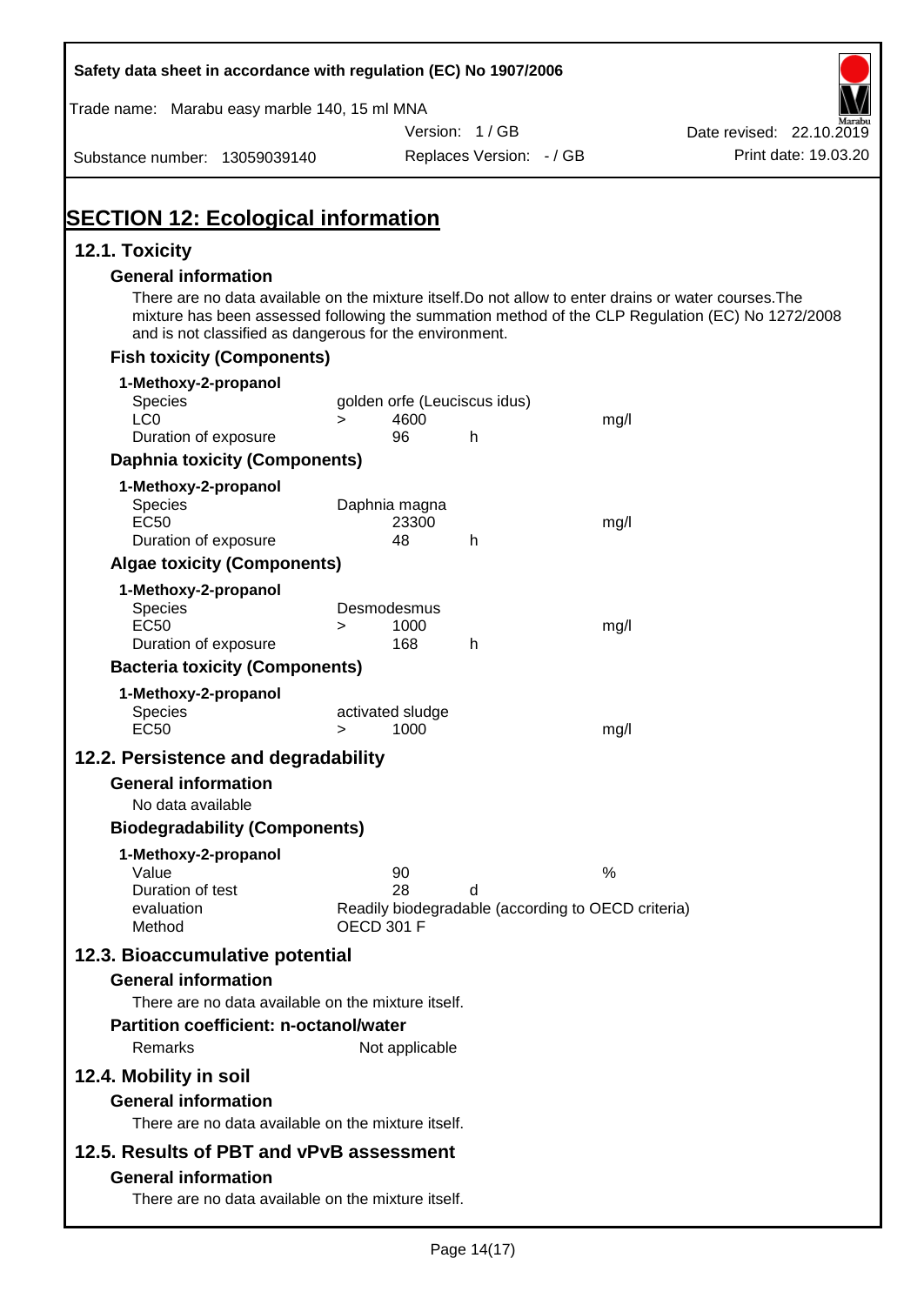#### **Safety data sheet in accordance with regulation (EC) No 1907/2006**

Trade name: Marabu easy marble 140, 15 ml MNA

Version: 1 / GB

Substance number: 13059039140

Replaces Version: - / GB Print date: 19.03.20 Date revised: 22.10.2019

#### **12.6. Other adverse effects**

#### **General information**

There are no data available on the mixture itself.

# **SECTION 13: Disposal considerations**

#### **13.1. Waste treatment methods**

#### **Disposal recommendations for the product**

Do not allow to enter drains or water courses.

Wastes and emptied containers should be classified in accordance with relevant national regulation. The European Waste Catalogue classification of this product, when disposed of as waste is

EWC waste code 08 01 11<sup>\*</sup> waste paint and varnish containing organic solvents or other dangerous substances

If this product is mixed with other wastes, the original waste product code may no longer apply and the appropriate code should be assigned.

For further information contact your local waste authority.

#### **Disposal recommendations for packaging**

Using information provided in this safety data sheet, advice should be obtained from the relevant waste authority on the classification of empty containers.

Empty containers must be scrapped or reconditioned.

Not emptied containers are hazardous waste (waste code number 150110).

# **SECTION 14: Transport information**

|                                     | <b>Land transport ADR/RID</b> | <b>Marine transport</b><br><b>IMDG/GGVSee</b> | Air transport<br><b>ICAO/IATA</b> |
|-------------------------------------|-------------------------------|-----------------------------------------------|-----------------------------------|
| Tunnel restriction code             | D/E                           |                                               |                                   |
| 14.1. UN number                     | 1263                          | 1263                                          | 1263                              |
| 14.2. UN proper shipping name       | <b>PAINT</b>                  | <b>PAINT</b>                                  | <b>PAINT</b>                      |
| 14.3. Transport hazard<br>class(es) | 3                             | 3                                             | 3                                 |
| Label                               |                               |                                               |                                   |
| 14.4. Packing group                 | Ш                             | Ш                                             | Ш                                 |
| Special provision                   | 640E                          |                                               |                                   |
| <b>Limited Quantity</b>             | 5 <sub>1</sub>                |                                               |                                   |
| Transport category                  | 3                             |                                               |                                   |
| 14.5. Environmental hazards         |                               | no                                            |                                   |
|                                     |                               |                                               |                                   |

# **Information for all modes of transport**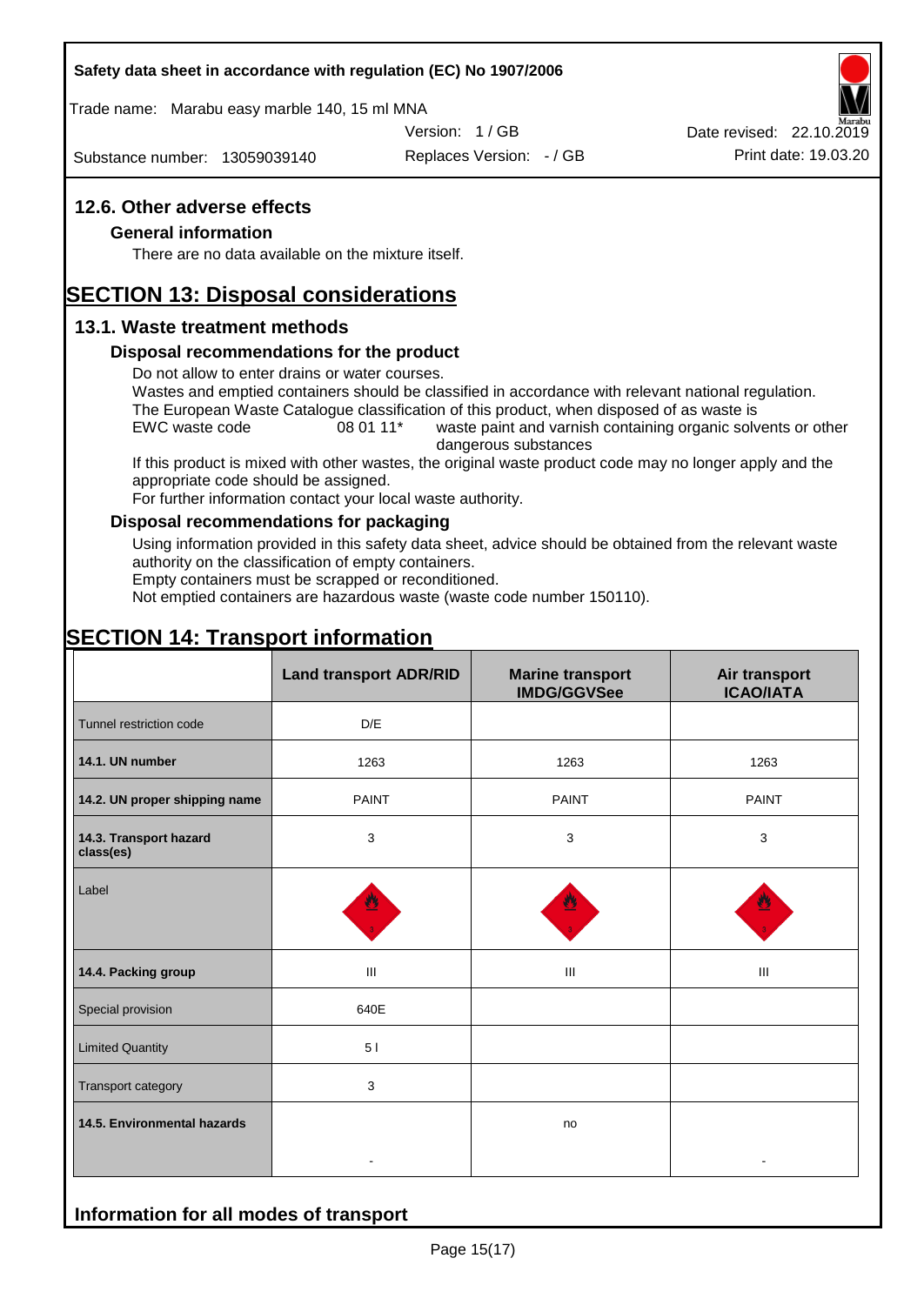| Safety data sheet in accordance with regulation (EC) No 1907/2006                                                                                                                                     |   |                                                                                                                                                                                      |           |                  |                          |
|-------------------------------------------------------------------------------------------------------------------------------------------------------------------------------------------------------|---|--------------------------------------------------------------------------------------------------------------------------------------------------------------------------------------|-----------|------------------|--------------------------|
| Trade name: Marabu easy marble 140, 15 ml MNA                                                                                                                                                         |   |                                                                                                                                                                                      |           |                  |                          |
|                                                                                                                                                                                                       |   | Version: 1/GB                                                                                                                                                                        |           |                  | Date revised: 22.10.2019 |
| Substance number: 13059039140                                                                                                                                                                         |   | Replaces Version: - / GB                                                                                                                                                             |           |                  | Print date: 19.03.20     |
| 14.6. Special precautions for user<br>Transport within the user's premises:                                                                                                                           |   | Always transport in closed containers that are upright and secure.<br>Ensure that persons transporting the product know what to do in the event of an accident or spillage.          |           |                  |                          |
| <b>Other information</b><br>no                                                                                                                                                                        |   | 14.7. Transport in bulk according to Annex II of Marpol and the IBC Code                                                                                                             |           |                  |                          |
| <b>SECTION 15: Regulatory information</b>                                                                                                                                                             |   |                                                                                                                                                                                      |           |                  |                          |
| 15.1. Safety, health and environmental regulations/legislation specific for the substance                                                                                                             |   |                                                                                                                                                                                      |           |                  |                          |
| or mixture                                                                                                                                                                                            |   |                                                                                                                                                                                      |           |                  |                          |
| Major-accident categories acc. 96/82/EC                                                                                                                                                               |   |                                                                                                                                                                                      |           |                  |                          |
| Category                                                                                                                                                                                              | 6 | Flammable                                                                                                                                                                            | 5.000.000 | 50.000.000<br>kg | kg                       |
| <b>VOC</b>                                                                                                                                                                                            |   |                                                                                                                                                                                      |           |                  |                          |
| VOC (EU)                                                                                                                                                                                              |   | %<br>73,02                                                                                                                                                                           |           |                  |                          |
| <b>Other information</b>                                                                                                                                                                              |   |                                                                                                                                                                                      |           |                  |                          |
|                                                                                                                                                                                                       |   | The product does not contain substances of very high concern (SVHC).                                                                                                                 |           |                  |                          |
| <b>Other information</b>                                                                                                                                                                              |   |                                                                                                                                                                                      |           |                  |                          |
|                                                                                                                                                                                                       |   | All components are contained in the TSCA inventory or exempted.<br>All components are contained in the AICS inventory.<br>All components are contained in the DSL or NDSL inventory. |           |                  |                          |
| 15.2. Chemical safety assessment                                                                                                                                                                      |   | For this preparation a chemical safety assessment has not been carried out.                                                                                                          |           |                  |                          |
|                                                                                                                                                                                                       |   |                                                                                                                                                                                      |           |                  |                          |
| <b>SECTION 16: Other information</b>                                                                                                                                                                  |   |                                                                                                                                                                                      |           |                  |                          |
| <b>Hazard statements listed in Chapter 3</b>                                                                                                                                                          |   |                                                                                                                                                                                      |           |                  |                          |
| <b>EUH066</b>                                                                                                                                                                                         |   | Repeated exposure may cause skin dryness or cracking.                                                                                                                                |           |                  |                          |
| H226<br>H302                                                                                                                                                                                          |   | Flammable liquid and vapour.<br>Harmful if swallowed.                                                                                                                                |           |                  |                          |
| H304                                                                                                                                                                                                  |   | May be fatal if swallowed and enters airways.                                                                                                                                        |           |                  |                          |
| H312                                                                                                                                                                                                  |   | Harmful in contact with skin.                                                                                                                                                        |           |                  |                          |
| H315                                                                                                                                                                                                  |   | Causes skin irritation.                                                                                                                                                              |           |                  |                          |
| H318                                                                                                                                                                                                  |   | Causes serious eye damage.                                                                                                                                                           |           |                  |                          |
| H332                                                                                                                                                                                                  |   | Harmful if inhaled.                                                                                                                                                                  |           |                  |                          |
| H335<br>H336                                                                                                                                                                                          |   | May cause respiratory irritation.<br>May cause drowsiness or dizziness.                                                                                                              |           |                  |                          |
| H360D                                                                                                                                                                                                 |   | May damage the unborn child.                                                                                                                                                         |           |                  |                          |
| <b>CLP categories listed in Chapter 3</b>                                                                                                                                                             |   |                                                                                                                                                                                      |           |                  |                          |
| Acute Tox. 4                                                                                                                                                                                          |   | Acute toxicity, Category 4                                                                                                                                                           |           |                  |                          |
| Asp. Tox. 1                                                                                                                                                                                           |   | Aspiration hazard, Category 1                                                                                                                                                        |           |                  |                          |
| Eye Dam. 1                                                                                                                                                                                            |   | Serious eye damage, Category 1                                                                                                                                                       |           |                  |                          |
| Flam. Liq. 3                                                                                                                                                                                          |   | Flammable liquid, Category 3                                                                                                                                                         |           |                  |                          |
| Repr. 1B<br>Skin Irrit. 2                                                                                                                                                                             |   | Reproductive toxicity, Category 1B<br>Skin irritation, Category 2                                                                                                                    |           |                  |                          |
| STOT SE 3                                                                                                                                                                                             |   | Specific target organ toxicity - single exposure, Category 3                                                                                                                         |           |                  |                          |
| <b>Supplemental information</b>                                                                                                                                                                       |   |                                                                                                                                                                                      |           |                  |                          |
|                                                                                                                                                                                                       |   |                                                                                                                                                                                      |           |                  |                          |
| Relevant changes compared with the previous version of the safety data sheet are marked with: ***<br>This information is based on our present state of knowledge. However, it should not constitute a |   |                                                                                                                                                                                      |           |                  |                          |
|                                                                                                                                                                                                       |   | guarantee for any specific product properties and shall not establish a legally valid relationship.                                                                                  |           |                  |                          |
|                                                                                                                                                                                                       |   | The information in this Safety Data Sheet is based on the present state of knowledge and current                                                                                     |           |                  |                          |
| legislation.                                                                                                                                                                                          |   |                                                                                                                                                                                      |           |                  |                          |